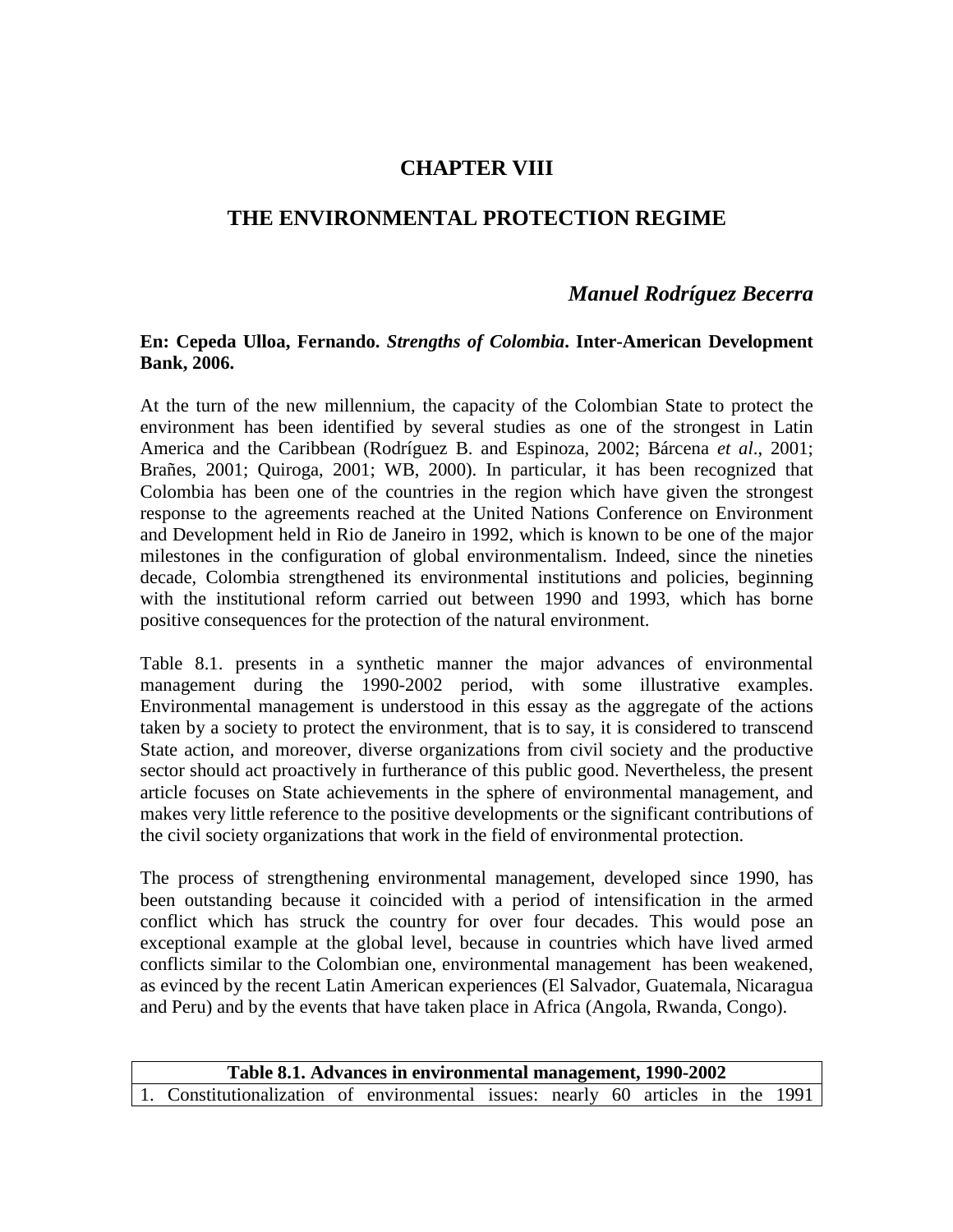Constitution refer to environmental protection and sustainable development.

2. Adoption of Law 99 of 1993, which created the Ministry of the Environment and the National Environmental System (*Sistema Nacional Ambiental*), among other provisions. Approval of new legislation and updating of the existing norms and regulations, in development of the Constitution, Law 99 of 1993 and the Code of Natural Resources and the Environment (this last framework law, issued in 1974, was the first environmental legislation to be drafted as a Code in the world).

3. Granting of a higher hierarchy to environmental authorities within the Public Administration, with the creation of the Ministry of the Environment in 1993. In 2003, this Ministry was tasked with the additional functions of freshwater supply, basic sanitation, housing and territorial development, which had been under the responsibility of the Ministry of Development, that was suppressed. The functionality of the new Ministry of Environment, Housing and Territorial Development for the fulfillment of its environmental duties has been the object of controversy since the moment in which the Decree that created it was issued (Decree 2016 of 2003).

4. New forms of decentralization and autonomy for regional environmental management, through the Regional Autonomous Corporations (*Corporaciones Autónomas Regionales -* CARs), a system of 34 environmental authorities which, for its features, is unique in Latin America and the Caribbean.

5. Establishment of five environmental research institutes, which depend on the Ministry and on the Colombian System of Environmental Information (*Sistema de Información Ambiental de Colombia*).

6. A higher hierarchy for environmental issues in governmental policies, and advances in the formulation of environmental policies. Twenty eight environmental policies have been approved by the Council on Economic and Social Policy (*Consejo de Política Económica y Social*) or by the National Environmental Council (*Consejo Nacional Ambiental*) (MMA, 1999; MMA, 2002a).

7. Broadening of the environmental agenda, particularly in relation to the agreements reached at the Earth Summit. Among them one should mention: biodiversity and sustainable management of forests, climate change, desertification, bio-security, landbased sources of marine pollution and persistent organic pollutants (POPs).

8. Updating of the existing policy instruments, which were based on command and control. Development of territorial organization plans (*planes de ordenamiento territorial*) in over 60% of the country's municipalities.

9. Introduction of new economic instruments and update of the existing ones. A water pollution charge system is one of the best examples in the world of the potential of applying economic instruments in developing countries (WB, 2000; CEPA-PNUMA-SEMARNA, 1998).

10. Introduction of new management instruments. In particular: (i) 35 voluntary agreements for cleaner production with critical industrial sectors, signed since 1996; (ii) the technical assistance program for small and medium industries in Bogotá and the main industrial centers (MMA, 2002a).

11. Granting, or clarification of, property titles over critical environmental assets. In particular, recognition of the rights of indigenous and Afro-Colombian communities over the lands they have ancestrally occupied. These lands, transformed into the collective property of ethnic minorities, represent nowadays almost 35% of the country's mainland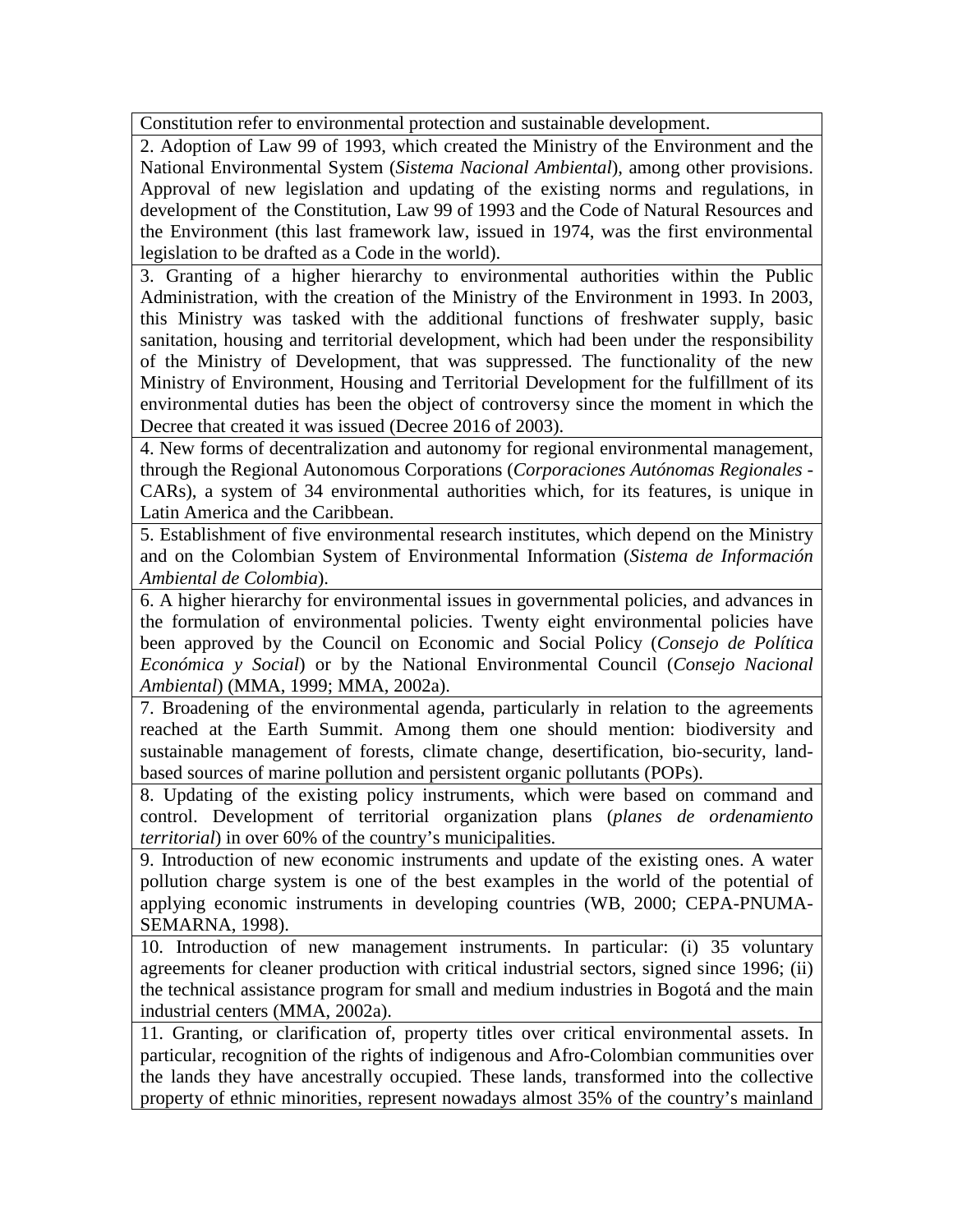area, and host a large part of the forest ecosystems in an adequate state of conservation. The Colombian legislation on ethnic minorities is one of the most progressive in Latin America and the Caribbean (MIC: 1998).

12. Deployment of diverse mechanisms for the participation of civil society and the private sector in environmental management (e.g. public hearings for the concession of environmental licenses; representation of civil society in the boards of directors of the Regional Autonomous Corporations (CARs). The *acción de tutela* and *acción popular*  figures established in the Constitution became fundamental tools for the defense of citizens' right to a healthy environment.

13. Strengthening of civil society and private sector organizations which are proactive in the field of environmental protection. Among them, I mention those entities which have been created to foment such organizations: Ecofondo, the Fund for Environmental Action (*Fondo para la Acción Ambiental*), the Colombian Center for Sustainable Business Development (*Centro Colombiano para el Desarrollo Empresarial Sostenible, Cecodes*).

14. Incorporation of new organizational models and instruments aimed at achieving a higher integration of the environmental dimension into the policy of different sectors. Among others, one should mention the National Environmental Council (*Consejo Nacional Ambiental*) and the Environmental Unit at the National Roadways Institute (*Instituto Nacional de Vías*).

15. Strengthening of the Colombian insertion into international environmental politics. High-profile Colombian participation in international negotiations: (i) presidency of the negotiations that led to the adoption of the Biosecurity Protocol; (ii) presidencies of the Commission on Sustainable Development and the Intergovernmental Panel on Forests.

16. Deployment of mechanisms to ensure self-financing of environmental management by the Regional Autonomous Corporations (CARs), and provision of resources for territorial entities. One of the most salient examples of environmental management finance in Latin America.

Source: Based on Rodríguez B. (2003) and (2002).

This essay is focused on some of the aspects of public environmental management which have differentiated Colombia most markedly from the other countries in Latin America and the Caribbean during the last decade. In particular, the following points are considered: (i) the effects of the incorporation of environmental issues into the Constitution; (ii) the capacity for the formulation of environmental policies at the national and sub-national levels; (iii) the increase in the knowledge about the environment and in access to information about its state; (iv) the existence of a decentralized and autonomous regional system of environmental management; and (v) the self-finance of a substantial part of environmental management, on the grounds of diverse economic instruments established for the purpose. Finally, reference will be made to the positive impacts that the advances achieved in the field of environmental management have borne upon the environment, because such impact actually constitutes the purpose and ultimate justification of the institutional efforts and policies undertaken during the last decade. For readers who are not accustomed to environmental affairs, I have attached an Annex that attempts to answer the question: where is Colombia located at the global level in relation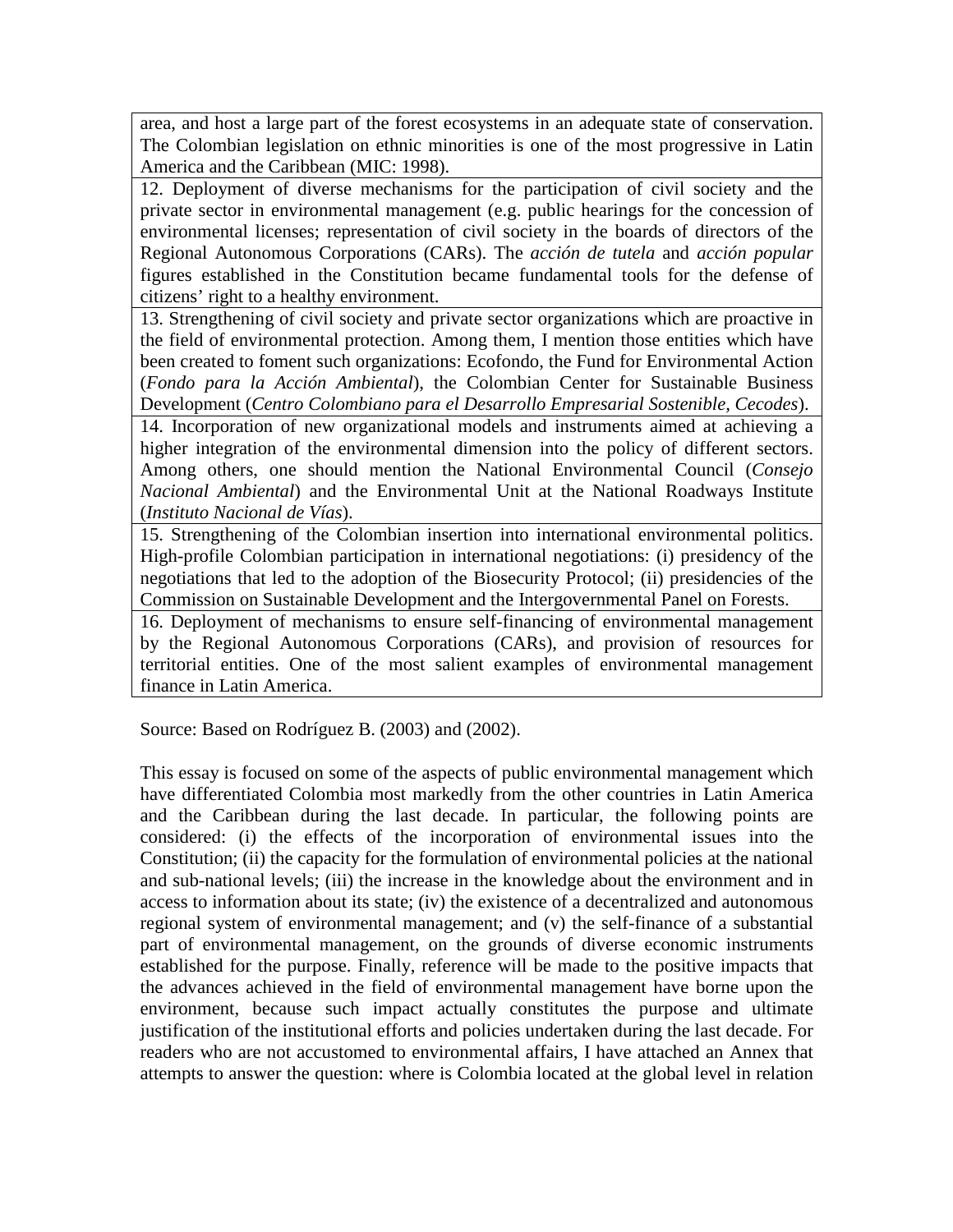to its ecological sustainability? – a necessary reference framework to guide the considerations that follow.

### **Strengths of environmental institutions and policies in Colombia**

The relative strength of environmental management in Colombia, when compared to most of the countries in the region, has been the product of a continuous and sustained process of construction of regulations, policies and governmental and non-governmental organizations, which has taken place especially during the last three decades – although important antecedents can be identified in the period that ran from 1950 until 1974. Here it is necessary to briefly point out some of the milestones in the genesis of environmental management in Colombia, as a requisite framework for achieving a better understanding of its distinctive strengths.

## *From Stockholm to Rio: historical antecedents of environmental management in Colombia*

Modern environmental management was initiated in 1974 with the adoption of the Code of Renewable Natural Resources and the Environment, an event that placed the subject on a relatively high standing in the context of Colombian legal institutions, when environmentalism was only beginning to emerge in the country and the region. This was the first General Law on the Environment in Latin America and the Caribbean, and it would be followed, among others, by those of Venezuela, Brazil, Peru, Mexico, Chile and Costa Rica, issued in the years 1976, 1981, 1986, 1990, 1994 and 1995, respectively (Brañes, 2001).

The adoption of the Code in 1974 was the main Colombian response to the Stockholm Conference on the Human Environment, held in 1972, a fundamental precedent for the creation of environmentalism at the global, regional and national levels. Indeed, in Latin America and the Caribbean, like in other regions of the globe, this conference and its agreements furthered a vision by which the State must play a critical role in environmental protection, and they favored the creation of spaces for the participation of NGOs in defense of the environment. Shortly thereafter, in 1976, the National Institute for the Development of Renewable Natural Resources (*Instituto Nacional de Desarrollo de los Recursos Naturales Renovables – Inderena*), created six years before, was reformed in order to become the first environmental authority of the country, and adapt itself to the new imperatives of the Code. The newly christened INDERENA, Institute of Renewable Natural Resources and the Environment, was established as a centralized institution with jurisdiction over the entire national territory. Among the main legacies of the INDERENA, which was suppressed in 1993 with the creation of the Ministry of the Environment, one can identify: its central participation in the adoption of the Code, the setting in motion of the first national environmental policies in the framework of the new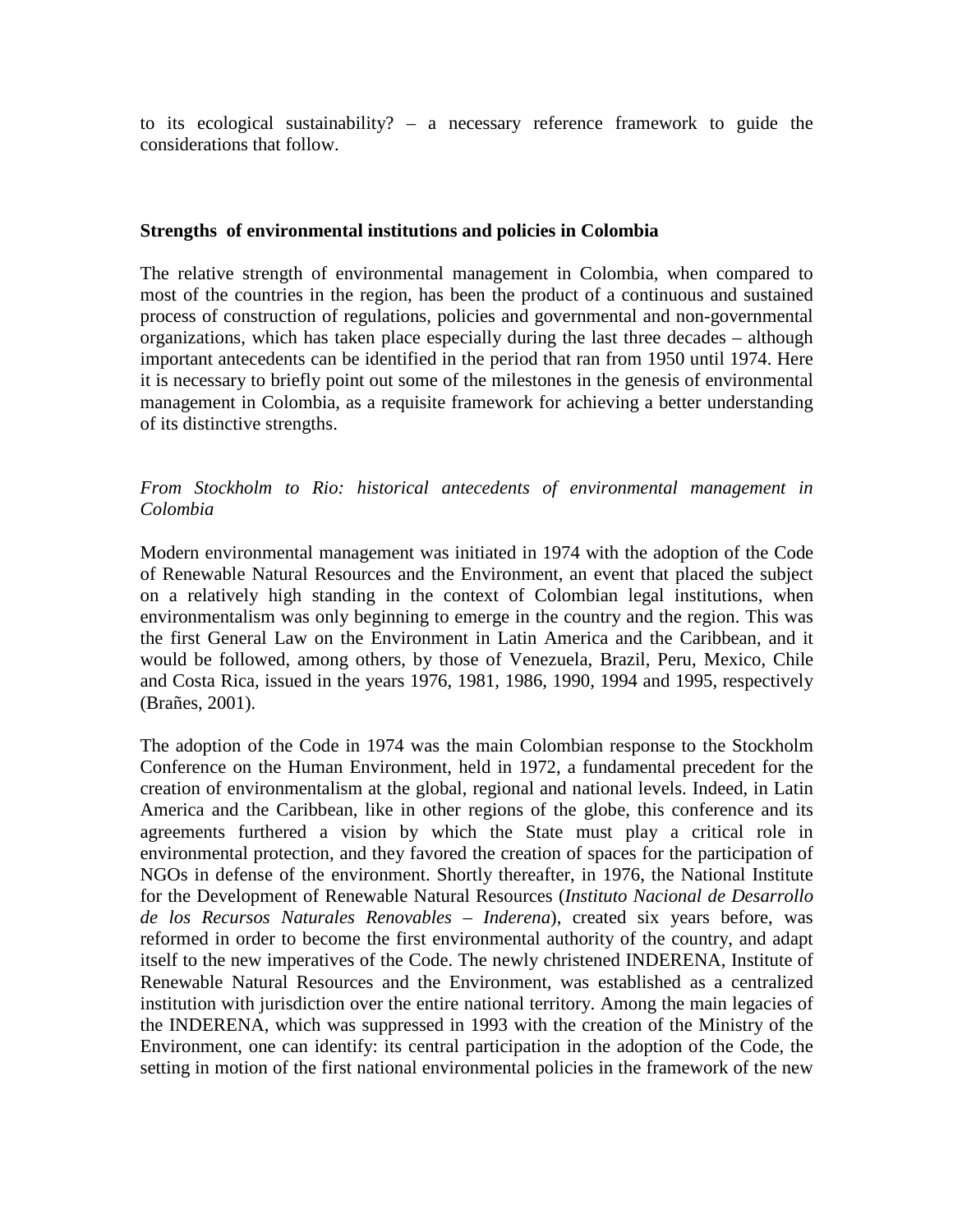legislation –including those that corresponded to the green, blue and brown agendas-, and the creation of a system of protected areas (Rodríguez B., 1998).

Before 1974 there were important historical antecedents of environmental management, at the national and sub-national levels, to which reference is necessary in order to build a better comprehension of the current structure of the Colombian public entities. In 1954, the Regional Autonomous Corporation of the Cauca Valley (*Corporación Autónoma Regional del Valle del Cauca* – CVC) was created, adopting the model of the Tennessee Valley Authority (TVA), centered on the management of the high basin of the Cauca river, with the purpose of making multipurpose use of its waters –including the generation of electricity, irrigation and flood control-, and on the consequent administration of all renewable natural resources associated with the watershed. During the 1961-1973 period, six new autonomous regional corporations were progressively created, for purposes related to regional development and to the administration and preservation of renewable natural resources. With the adoption of the Code in 1974, they were partially or totally entrusted duties as environmental authorities in their area of jurisdiction. One of those entities, the Corporation of the Magdalena and Sinú Valleys, was merged with the Natural Resources division of the Ministry of Agriculture to create the INDERENA. Since that date and until 1988, 12 new corporations were created, and ultimately they replaced the INDERENA as environmental authorities in several regions of the country, up to the point of covering nearly 25% of the national territory. In addition, CARs received several mandates in matters of regional development (especially for the construction of certain infrastructure works and the realization of projects aimed at solving specific problems of their regions); but none received the mandate of generating electricity, a duty that would be held by the CVC until the 1993 environmental reform.

The CVC, as well as the corporations founded during the seventies, were compelled to change the approaches inspired on the Tennessee Valley Authority, as a consequence of the criticisms that they received from environmentalists at the international level and also in Colombia. These approaches were centered on conservation as an instrument to secure efficient and rational use of resources, but they frequently led to the deterioration of ecosystems. This was proven, for example, by the perverse effects caused by the construction of dams on the ecosystem, including the destruction or degradation of wetlands (Hays, 1998). The Corporations gradually became aligned with the environmentalism of the seventies, which began to replace utilitarian conservation of nature, and which meant in practice the setting in motion of the Code of Renewable Natural Resources and the Environment.

Additionally, as the country advanced in the decentralization of Public Administration in departments and municipalities -a process that gained special force in the eighties decade- , CARs had to give up their responsibilities in the area of development so that said territorial entities could exercise them. This way, CARs became more specialized in their functions as environmental authorities, and at the same time they stopped playing the simultaneous roles of "judge and party", which was frequently detrimental for environmental protection. CARs have not been exempted from controversy around their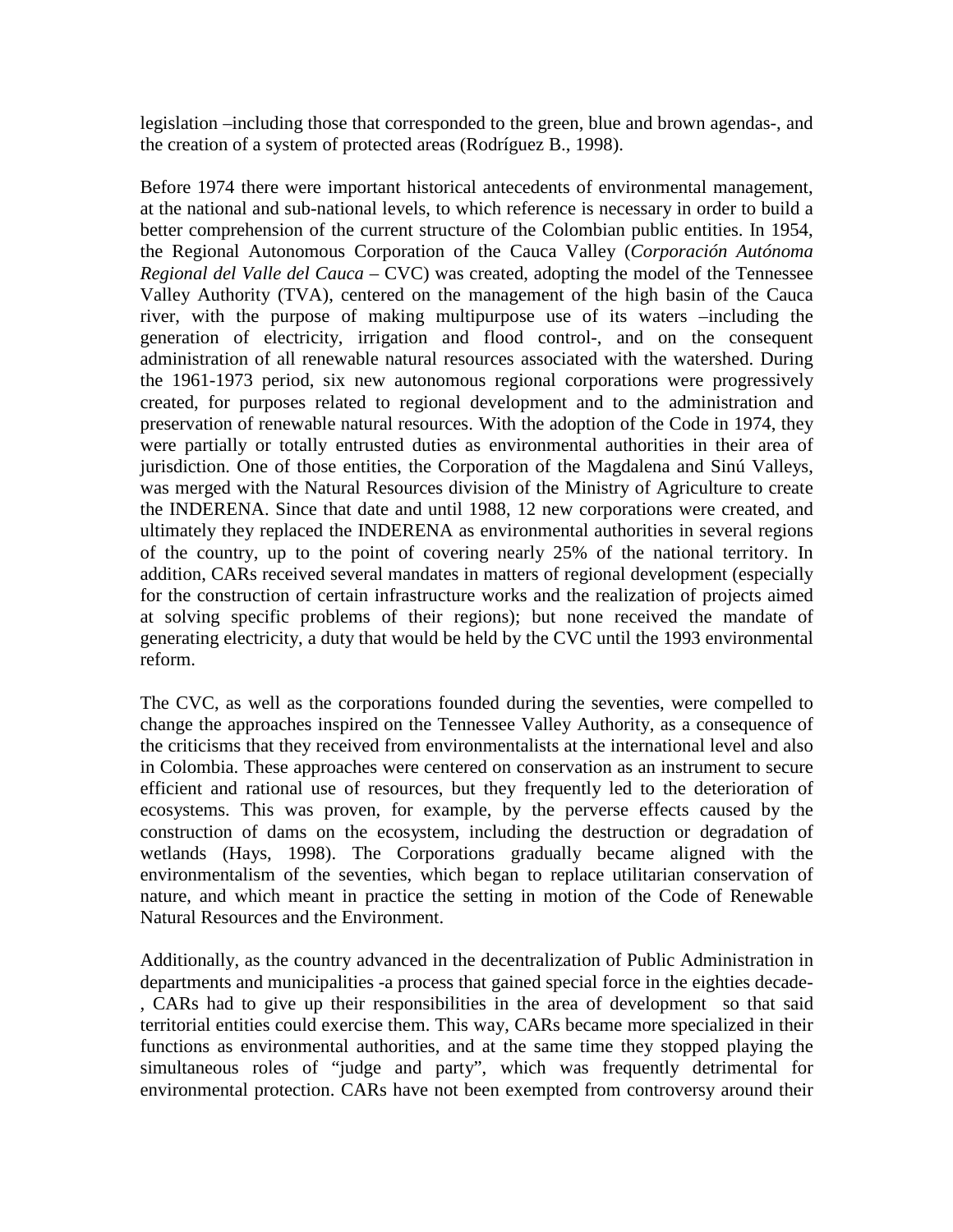effectiveness and efficiency at the national level. But as I shall argue further ahead, given their structure and achievements, they are a relevant example of environmental management at the sub-national level, and within the group of Latin American and Caribbean countries – an asset which has not been duly valued in Colombia.

Seventeen years after the adoption of the Code, Colombia strengthened its environmental regulations through the 1991 Constitution, which incorporated almost 60 articles on the environment and sustainable development, and through Law 99 of 1993, which created the Ministry of the Environment, the National Environmental System (*Sistema Nacional Ambiental -* SINA), and adopted other provisions. Among them, one should mention the reform of the 18 pre-existing Regional Autonomous Corporations, and the creation of 15 new such entities to replace the INDERENA (which amounted to 75% of the country), as well as their transformation into the highest environmental authorities at the regional level.

Both the constitutionalization of environmental issues and Law 99 of 1993 were the main responses given by Colombia to the commitments undertaken at the Conference on Environment and Development held in Rio de Janeiro in 1992. But they also responded to a process initiated three years before, in which the weaknesses and failures of the national and regional public entities in charge of environmental management were identified – these entities had produced significant results during the foregoing decades, but were no longer enough to address the diverse local and global challenges. In addition, this reform was framed within a group of institutional transformations implemented since the beginning of the nineties decade, within a spirit of great optimism which was generated in the country by the economical and political expectations of the time, and which led, *inter alia*, to the adoption of a new Constitution.

The three cornerstone provisions of the Colombian environmental legislation have been underscored by different scholars for their comprehensive and coherent nature, as compared to the ones that exist in other countries of the region (Brañes, 2001). As it has been pointed out, "the relevance of Law 99 of 1993 is no lesser than that of a General Law on the Environment" (Id., p. 70). This legal virtuosity in the environmental field could surely be associated to the great capacity that our society has proven to have for the elaboration of codes and laws. In the case at hand, one should emphasize that the processes of adoption of the Code of Natural Resources and the Environment, of the environmental provisions of the 1991 Constitution and of Law 99 of 1993, were surrounded by exceptionally favorable historical circumstances, which can explain their renowned quality and pertinence. Indeed, these three instruments were posed as an answer to problems which had been identified through careful diagnoses of the state of environmental institutions in the country, and to the imperatives generated at the international level by the global environmental threats; they were the product of broad popular consultations; they were motivated by the pursuit of ambitious environmental and social goals, and their formulation was made by teams of experts with well-known national trajectories, and with the participation of reputable international jurists.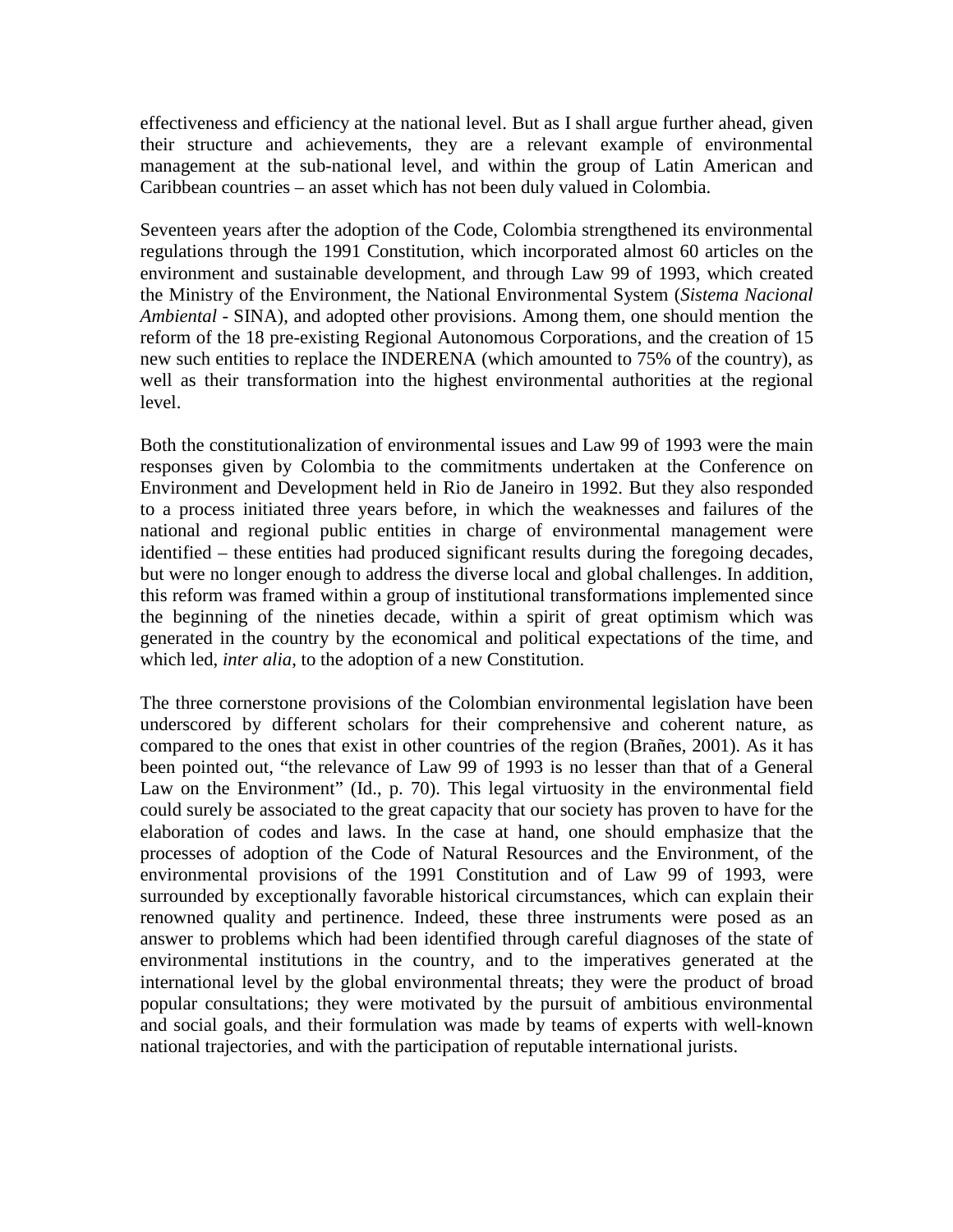There have been no great ruptures or discontinuities in the history of environmental management in Colombia. This is one of the facts that explain its relative strength, when compared to the other countries in Latin America and the Caribbean. Ruptures, discontinuities and the weakening of environmental management were very common in the countries that were ruled by military dictatorships during the seventies and eighties, which regarded environmentalism as a "subversive force". From the authoritarian and illegitimate perspective of these regimes, such appreciations were not that far from reality; some of the pioneering environmental NGOs established in these countries during the period directed their attention to the relations between development, environment and justice, and they became instruments in the fight against dictatorship. In sum, in a high number of countries in Latin America and the Caribbean, the emergence and evolution of governmental and non-governmental organizations in the environmental field were marked -and, to a great extent, blocked- by the existence of authoritarian regimes, as was the case in Argentina, Brazil, Chile and Paraguay (Léna, 2001; Silva, 1997). In contrast, the governmental authorities of some countries that enjoyed democratic regimes actually promoted environmental NGOs, and vice-versa, NGOs bore a great influence upon the conformation of public environmental institutions, as happened in Colombia and Venezuela since the beginnings of the seventies, and in Brazil, once democracy was restored.

### *Positive consequences of the constitutionalization of environmental protection*

During the nineties decade Colombia, like 18 other countries in Latin America, enshrined environmental issues in the Constitution. However, this fact has borne more positive consequences in Colombia than in most of those other countries, as was evinced in a seminar on the matter organized by UNEP (Martínez, 2000). The 1991 Constitution has been named a "Green Political Charter", given that it includes more than sixty provisions referred to environmental protection. The effective use which has been made of the *acción de tutela* and *acción popular* as instruments in the defense of citizens' constitutional right to enjoy a healthy environment, is one of the main consequences of the constitutionalization of the environment (Jaramillo, 1998). But its effects are not restricted to these two judicial channels – they also relate to the progressive emergence of courts (the Constitutional Court, the Supreme Court of Justice, the Council of State) as key actors in the defense of the nation's ecological heritage and in the protection of environmental institutions.

The environmental institutions created at the beginnings of the nineties have been the target of several attempts to weaken them, staged from the Executive and Legislative powers, and from some groups within the private sector. Such attempts, which counter the public interest, have been mostly dismantled due to the timely intervention of the three aforementioned Courts – which signals the very positive impact caused by the constitutionalization of environmental issues.

Attempts at undermining the environmental institutionality are inserted in the framework of the vision held by some (public and private) social groups, according to which certain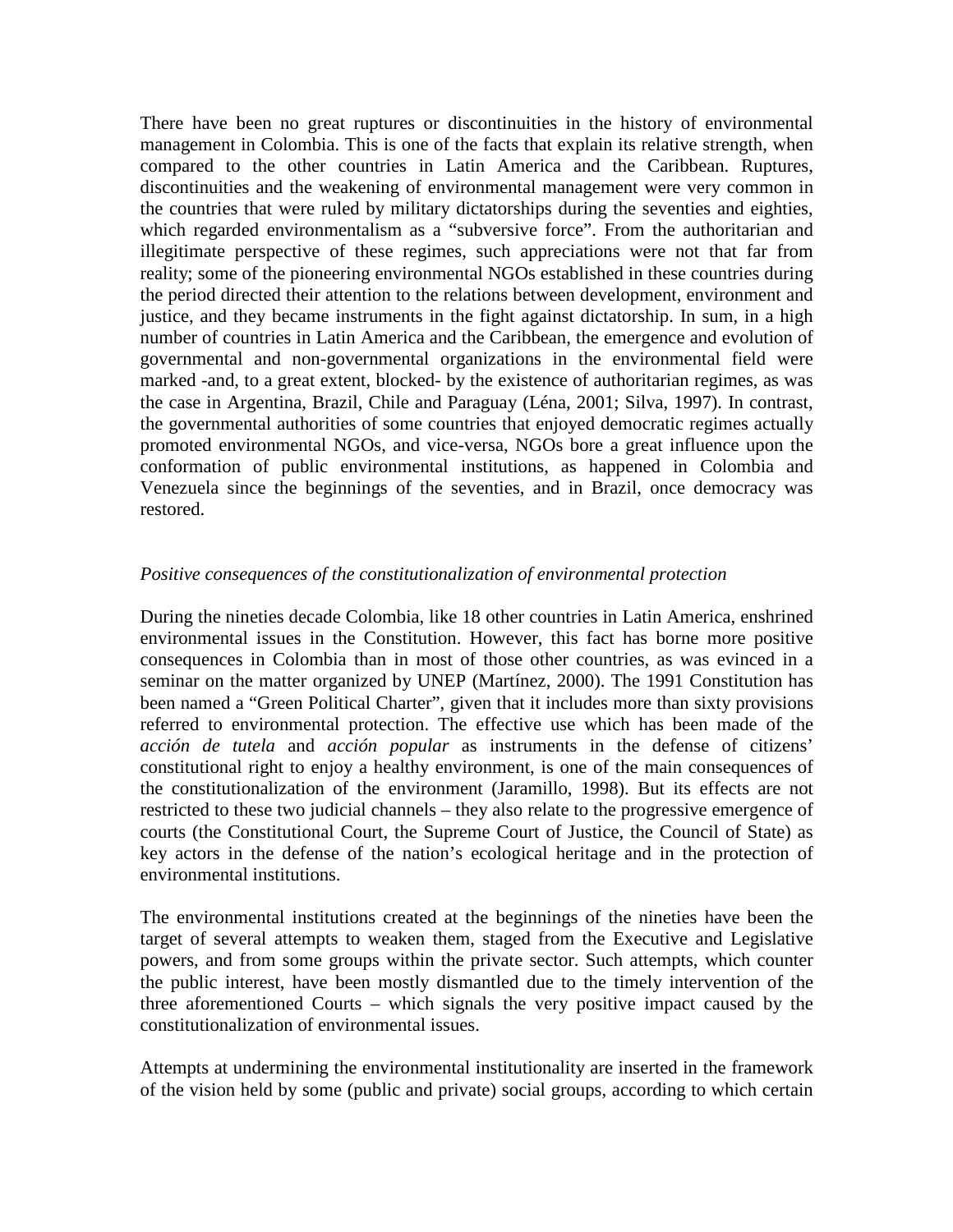environmental regulations or measures constitute obstacles for the materialization of projects that carry along political, economic or social benefits in the short term, and the environmental damage that such projects an cause have little or no importance. This vision would explain why it is that the private sector tends to capture the environmental authorities for its own benefit, a behavior which has been observed in different countries -both developed and developing-, which seems to arise here with higher frequency and depth than in the other sectors of public activity (Janicke, 1998).

The history of environmental licenses is one of the best illustrations of attacks against environmental institutions by different interest groups, and of their defense by the Courts. Thus, for example, six months after the adoption of Law 99 of 1993, the Transportation Law incorporated the figure of "positive administrative silence" for cases in which the environmental authorities did not solve requests for environmental licenses within a given term. The Constitutional Court declared that such provision was unconstitutional, and in its judgment, it stated that a collective right –in this case the right of citizens to enjoy a healthy environment- could not be the object of administrative silences (Londoño, 1998).

## *Environmental policies, establishment of priorities and participation*

The Ministry of the Environment, on the grounds of its legal powers, has displayed an intense activity in the formulation of environmental policies at the national level, and in the establishment and updating of new regulations. Environmental chapters were incorporated into the four National Development Plans adopted since 1994, complying with the mandates of the Constitution, by which Development Plans must include economic, social and ecological affairs as their three basic axes. The Ministry has adopted 28 environmental policies (on forests, biodiversity, climate change, cleaner production, etc.), which have been endorsed by the National Council on Economic and Social Policy (*Consejo Nacional de Política Economica y Social* – CONPES) or by the National Environmental Council, between 1994 and 2004.

To the above one must add the three-year plans of Autonomous Regional Corporations (CAR) and the ten-year regional environmental plans, as well as the four-year development plans of departments and municipalities, a considerable part of which has an environmental unit. In addition, mention should be made of the eco-regional planning processes led by the Ministry across the nation, as a basis for the establishment of priorities at the regional level.

The role played by the Ministry of the Environment in the process of formulation of the Municipal Land Use Plans , which was developed from 1997 until 2000, is also noteworthy. Such role was materialized in the guidelines and orientations that the Ministry gave to CARs in order for them to set in motion the powers invested upon them by the law to accompany municipalities in the elaboration of the Municipal Land Use Plans –*Planes de Ordenamiento Territorial, POTs*- (among them, the powers to adopt environmental criteria for the territorial organization of their jurisdiction, and to approve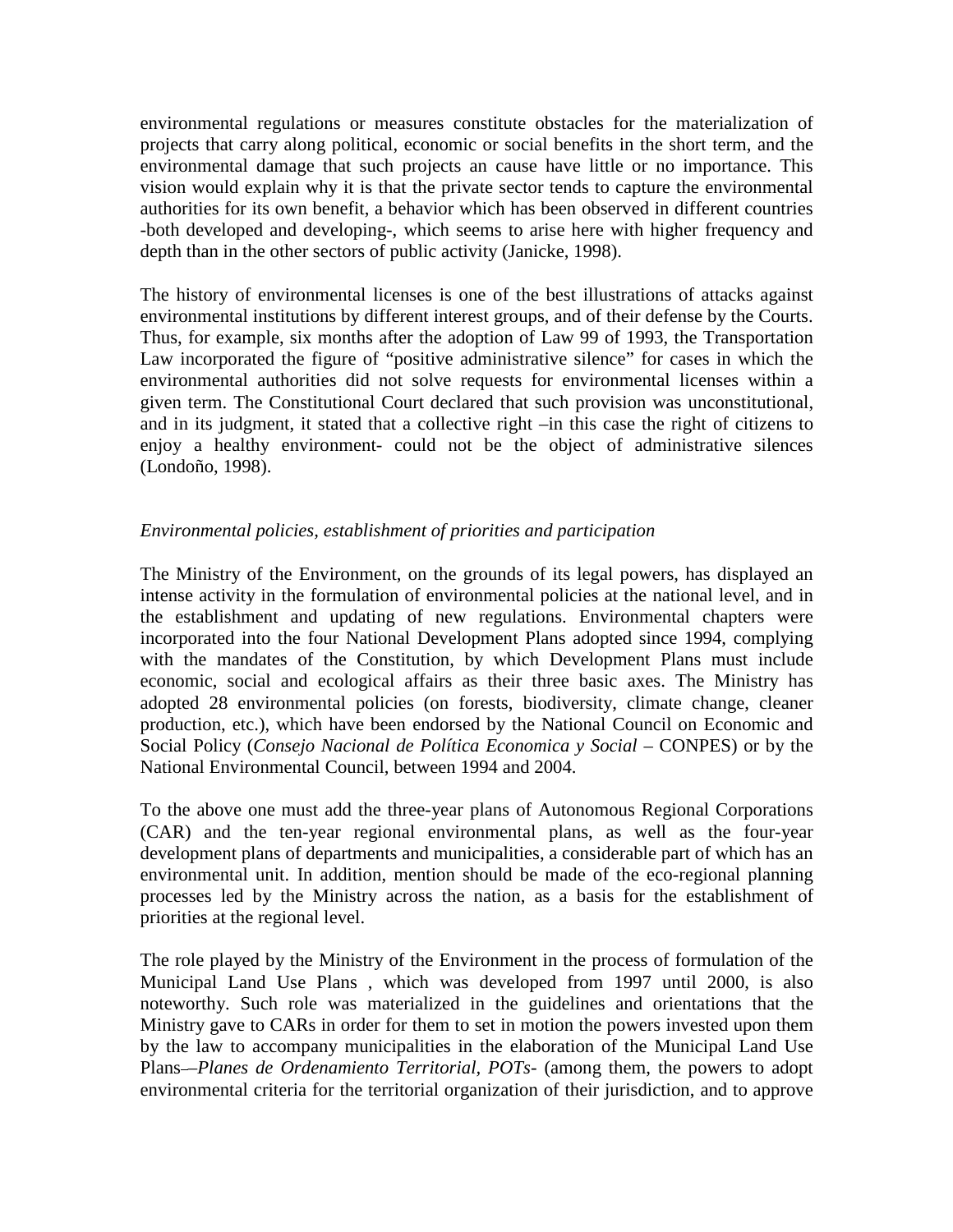the environmental component of the Plans). These Plans have already been adopted by 79% of Colombia's 1,099 municipalities (MAVDT, 2004). Likewise, the Ministry had to solve the appeals filed by municipalities against the decisions adopted by CARs, some of which had great complexity. The case of Bogotá is quite representative. The Regional Autonomous Corporation of Cundinamarca did not approve the Land Use Plan project for the country's capital in relation to the chapter on Northward expansion. The District Administration appealed before the Ministry but this entity, on the grounds of the recommendations of a commission of experts composed of urbanists and environmentalists, essentially ratified the decision of the CAR, in spite of popular and influential mayor Peñalosa's repeated interventions against said decision. Municipal Land Use Plans have a ten-year scope, and both their composition and their impact are yet to be evaluated. But it is evident that they are some of the instruments with the highest potential for environmental management -and in general for territorial governancepossessed by the country.

There is no other country in Latin America or the Caribbean with such a large number of environmental policies at the national and regional levels. In addition, there is no other sector in the country that displays such a high number of formally adopted and documented policies. Colombia is also placed as one of the countries in which it has been most persistently attempted to incorporate civil society and the productive sector into the formulation and implementation of these policies, through diverse participation mechanisms (Rodríguez B. and Espinoza, 2002). Even though all this indicates that the National Environmental System (SINA) has great planning capacity, only very partial assessments are available about the implementation and impact of the policies. But the hundreds of processes which have been advanced to date are useful for the highly difficult purpose of establishing priorities, and they constitute a channel through which thousands of Colombians, by way of participative processes, have come to know and better identify the environmental problems of their regions and localities, as well as their possible solutions.

### *Better knowledge of the environment and access to information about its conditions*

The amount of knowledge and information about the environment that is available to public authorities and to citizens alike has significantly increased in the last years. To corroborate this statement it is enough to visit the websites of the Ministry of the Environment, the Institute of Hydrology, Meteorology and Environmental Affairs (*IDEAM*), the Research Institute on the Pacific Environment (IIAP), the Marine Research Institute (*INVEMAR*), the Research Institute on the Amazonia (SINCHI), and the Alexander von Humboldt Institute. This last institution's collection of publications on the investigations it has carried out in little less than a decade is an impressive testimony of the larger degree of knowledge we have nowadays on the country's biodiversity and its current state.

Firm steps have thus been taken to initiate a process of production and distribution of information which is fundamental for citizens to gain higher awareness of environmental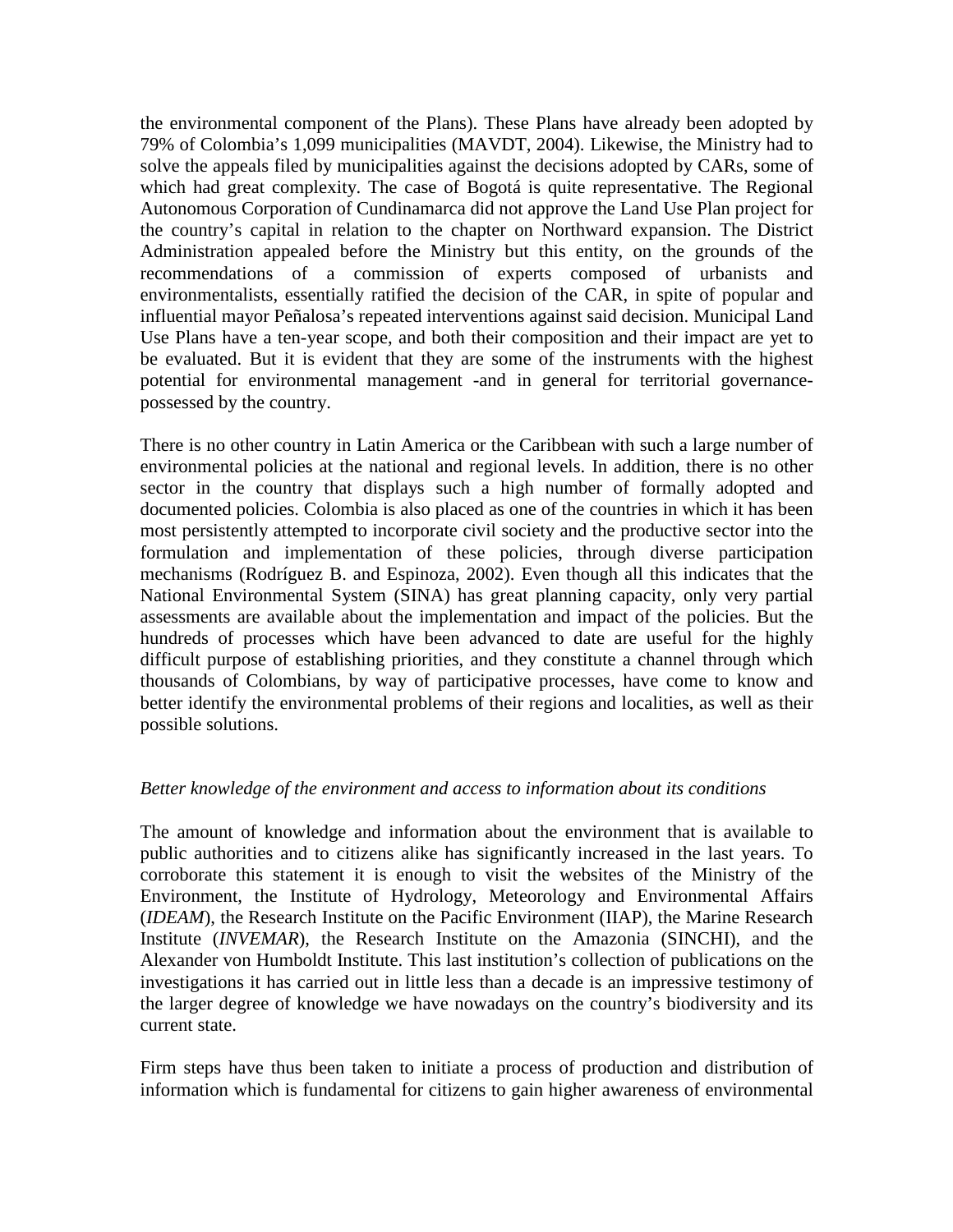problems, and to demand accountability by the authorities in regards to their achievements, as well as for the latter to count on more solid bases for the establishment of environmental priorities and policies. Precisely, the base line on the state of natural resources and the environment –which was finalized in the year 2002 under the coordination of the IDEAM-, makes it possible to establish inter-temporal comparisons with the aim of knowing and quantifying the processes of environmental restoration or degradation. Hence there now exists an integrated set of indicators referred to fundamental aspects of the environment, which will be periodically produced, and which given their nature, will become a key instrument for the formulation of policies and for the public's information (SIAC, 2002). An assessment carried out in the year 2001 includes Colombia among the four Latin American countries that have advanced the most in the process of constructing comprehensive and quality indicators (Quiroga, 2001).

This increase in the availability and accessibility of environmental information came as a consequence of the creation of new research institutes. Ten years ago, the public system of environmental management only had one small institute of investigations on biodiversity, at the INDERENA. In contrast to this situation, with Law 99, five institutes were created or transformed, so as to form the scientific basis of the National Environmental System, SINA. The IDEAM, the Von Humboldt Institute (specialized on continental biodiversity), the Sinchi Institute (for the Amazonian region), the Research Institute on the Pacific Environment (specialized on the so-called biogeographic Chocó region), and INVEMAR (specialized on the coastal areas and the marine environment of the Pacific and Atlantic), nowadays produce impressive scientific results. All of these research institutes, except for the IDEAM, are private eivil in nature, a modality designed for them to obtain finance for substantial part of their activities from sources other than the national budget. Results from this standpoint are satisfactory, as proven by the fact that taken as a whole, the institutes finance more than 50% of their research activities with funds received from international cooperation. In the case of the Von Humboldt Institute, the participation of external sources in its finances amounts to 85%.

### *Regional environmental authorities and decentralization*

Colombia has a system of regional environmental authorities which is relatively strong and decentralized, when compared to the group of Latin American and Caribbean countries. One of its most interesting features is the existence of Regional Autonomous Corporations (CARs) as the highest environmental authorities at the regional level, which are in turn autonomous from the Ministry of the Environment and from territorial entities (Departments and Municipalities). The 33 existing Regional Autonomous Corporations are the uppermost environmental authorities and the chief executors of national environmental policies at the regional level. They are followed, in a hierarchical order, by departments and municipalities, which share with this last responsibility for implementing the policies, programs, plans and projects defined by the Ministry. In addition, cities with a population of over one million inhabitants (Bogotá, Medellín, Cali and Barranquilla) have special environmental entities that carry out the same functions as CARs within their urban perimeters. CARs have financial, economic, administrative and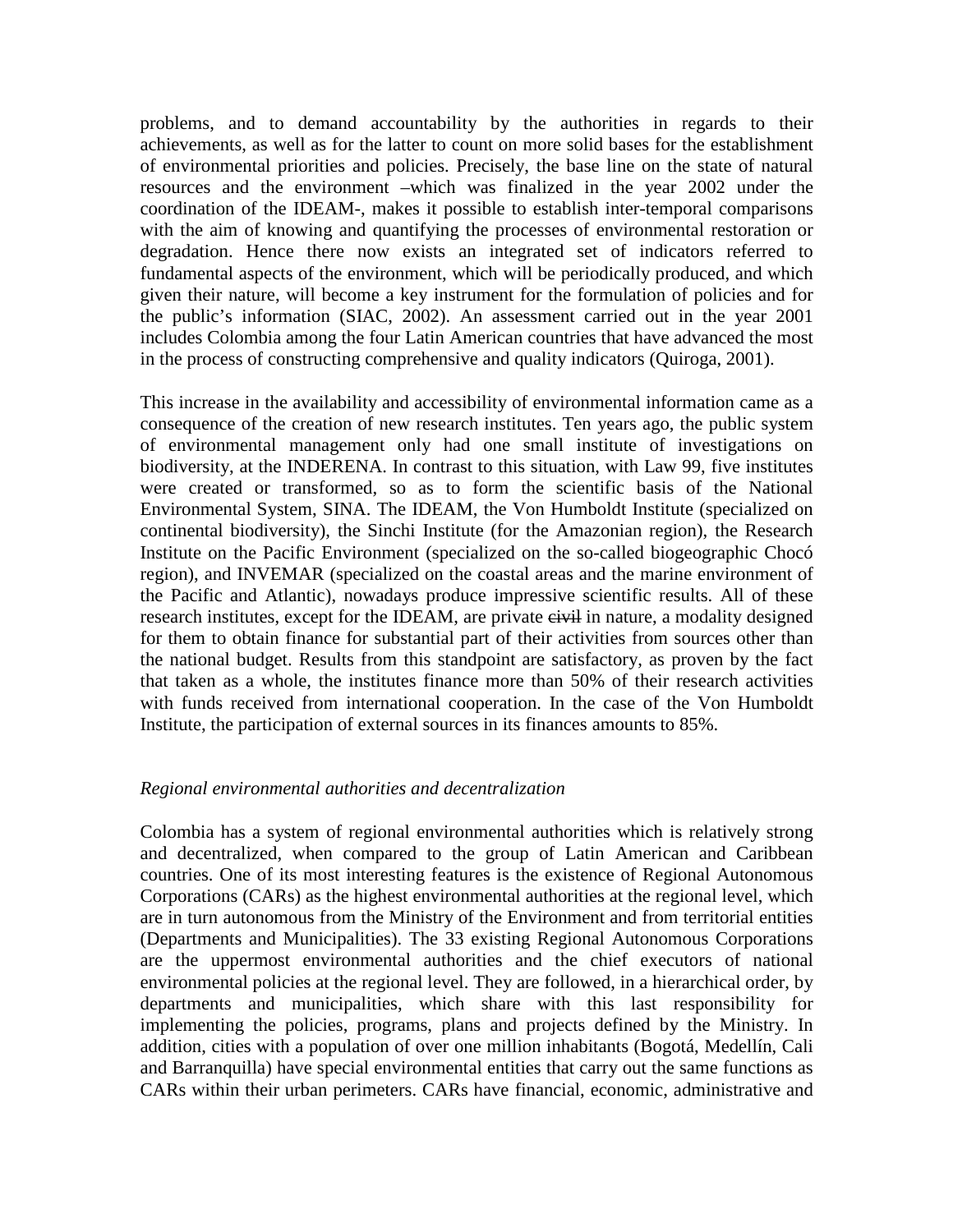political autonomy, within the limits established by Law, which include compliance with the policies and directives established by the Ministry of Environment, Housing and Territorial Development as the governing entity of national environmental policy. This is a singular model, not only in the regional ambit but also with respect to the decentralization of public administration at the national level.

In contrast to Colombia, countries with a unitary State organization have highly centralized institutional arrangements that exercise environmental authority at the subnational level through sectional departments, frequently weak ones, which depend on the Ministry of the Environment or its equivalent for the adoption of decisions on a broad range of issues. Mexico and Venezuela, in spite of their federal organization, also display a high degree of centralization. Among the countries with a federal system, Brazil is the one with the strongest and most decentralized system of regional authorities.

The performance of CARs shows a very heterogeneous picture: from those that carry out effective and efficient environmental management, which pose examples in the Latin American context (e.g. Corantioquia, Cornare, Carder, CVC, Corponor, Coralina), to those marked by administrative dishevelment or corruption, and others whose functioning is satisfactory but not outstanding. There are some CARs which are well provided with economic resources for environmental management, and others that barely have enough resources to survive (Uribe *et al.*, 2001).

The relative independence of CARs from territorial entities, together with the technical strength of some of them, are two facts that would explain why it has been possible to deploy in Colombia policy instruments and programs of considerable complexity, in contrast to almost all the countries in Latin America (and in general terms, to a large number of developed countries), where such accomplishment has not been possible on account of the scarce autonomy or weakness of regional environmental authorities (Rodríguez B. and Espinoza, 2002). Among them, one could mention the establishment of water pollution charges, and the reforestation program aimed at protecting the microwatersheds that supply municipal aqueducts, which rose to 137,000 hectares in the 1994-2002 period (Rodríguez B., 2004; WB, 2000). The execution of a community reforestation program in diverse regions which are the scene of armed conflict, together with the impact of pollution charges, are two aspects that I examine in greater detail in another segment of this article.

Since the very moment of the first CAR's creation, in the fifties, there has been debate over which should be the criteria to define their jurisdiction. Today, CARs of a departmental nature prevail, although the jurisdiction of a large number of them corresponds to specific natural units, in particular hydrographic basins (for example Corpoguavio) or individual ecosystems (for example Corpomacarena). Some argue that CARs should be restructured on the grounds of a basin-based criterion – a unit that is well-suited for the management of hydrographic resources, but which can entail problems when it is crossed with other units which are more appropriate for the management and conservation of biodiversity.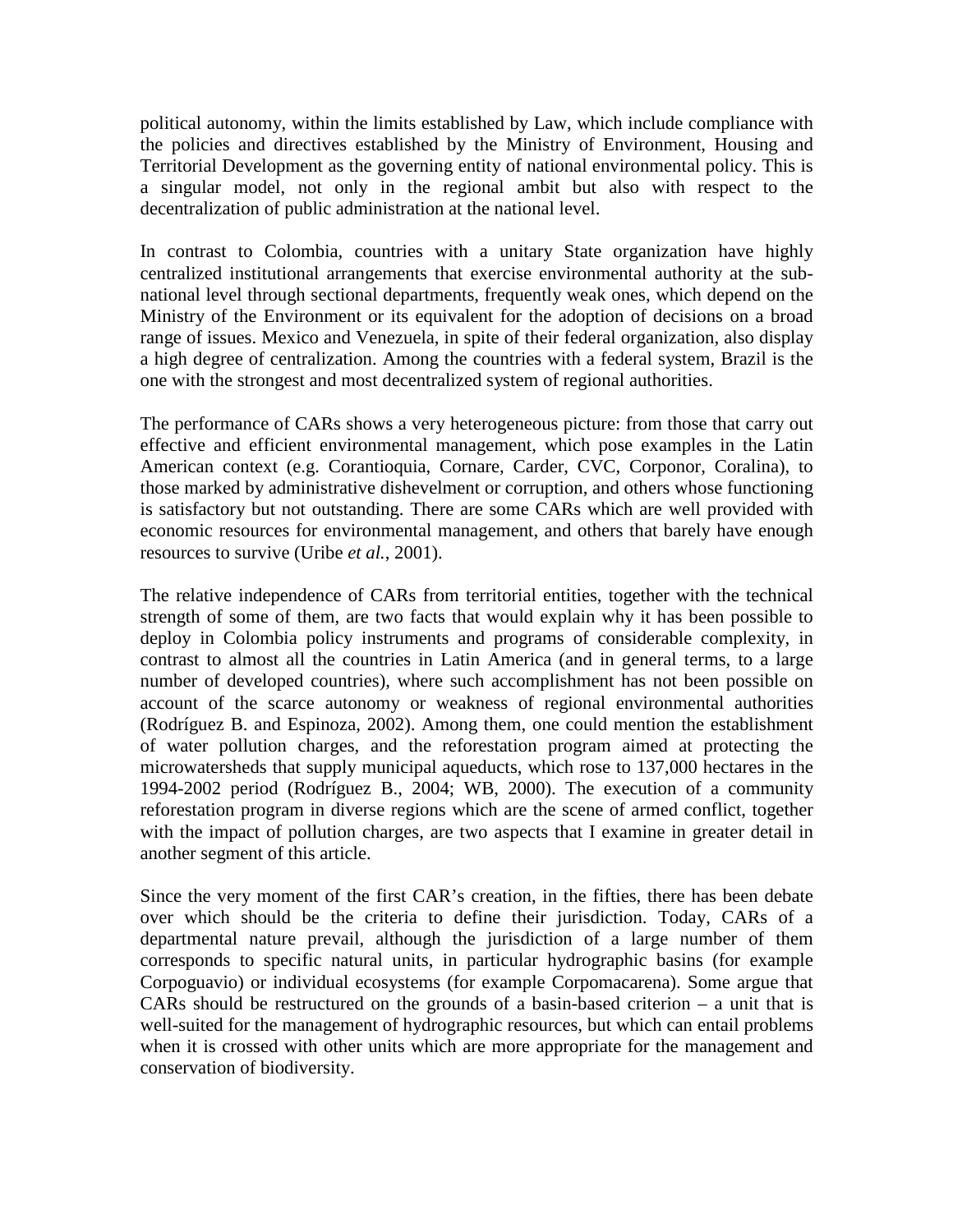Besides, since the adoption of Law 99 of 1993, it has been said that there is an excessive number of these corporations. Their number could eventually be reduced, but such transformation should be grounded on a careful evaluation of the institutional requirements of effective and efficient governance at the regional and local levels, and not on the simplicity of assuming that less CARs will mean higher capacity for protecting the environment.

### *Financial shielding of the National Environmental System*

When one compares the evolution of environmental investment in the Latin American countries during the past decade, it turns out that Colombia is one of the countries in the region which has made a larger effort to allocate new resources for the field (Bárcenas and others, 2001).

This larger amount of economic resources which are nowadays available for environmental investment, in comparison to the eighties decade, comes as a consequence of the specific finance mechanisms established in the 1991 Constitution and in the Act that created the Ministry of the Environment. Among the instruments which are the currently at the origin of such resources, one should indicate in particular, the destination of a percentage of the immovable property tax to CARs, the transfers made by the electricity sector to CARs and municipalities, the Royalties Fund which finances environmental projects executed by territorial entities, and the pollution and use charges. These and other mechanisms established by the law, position Colombia as the country with the most complete system of instruments for the generation of economic resources for environmental management in Latin America and the Caribbean.

The existence of these resources destined for environmental management has not only given way to an increase of environmental investment in the long term, but it has also made the fate of that such investment independent from the oscillations of resource allocations in national budgets. Indeed, the fiscal deficit which almost all of the countries in the region have undergone, has forced a reduction of public expenditure, many times through adjustment programs agreed with the International Monetary Fund. Such policy has borne a negative impact upon social and environmental investment, with a much higher frequency than upon other sectors. In this field Colombia is one of the countries in the region which has gone through one of the most drastic adjustment processes, since 1997. However, the environmental investments made by CARs have not been essentially altered, as a consequence of their financial armor. In addition, during that period, the National Royalties Fund has been able to finance a large number of projects to be executed by territorial entities, after approval by CARs.

In this point it must be underscored that the generation of said resources is highly concentrated in 12 of the 33 CARs, for which reason a Fund, financed with 20% of their total value, was created with the aim of destining these resources to the CARs in whose areas of jurisdiction such economic instruments do not produce much, or nothing at all (Rudas, 2001). In contrast to CARs, the investment resources of the Ministry and the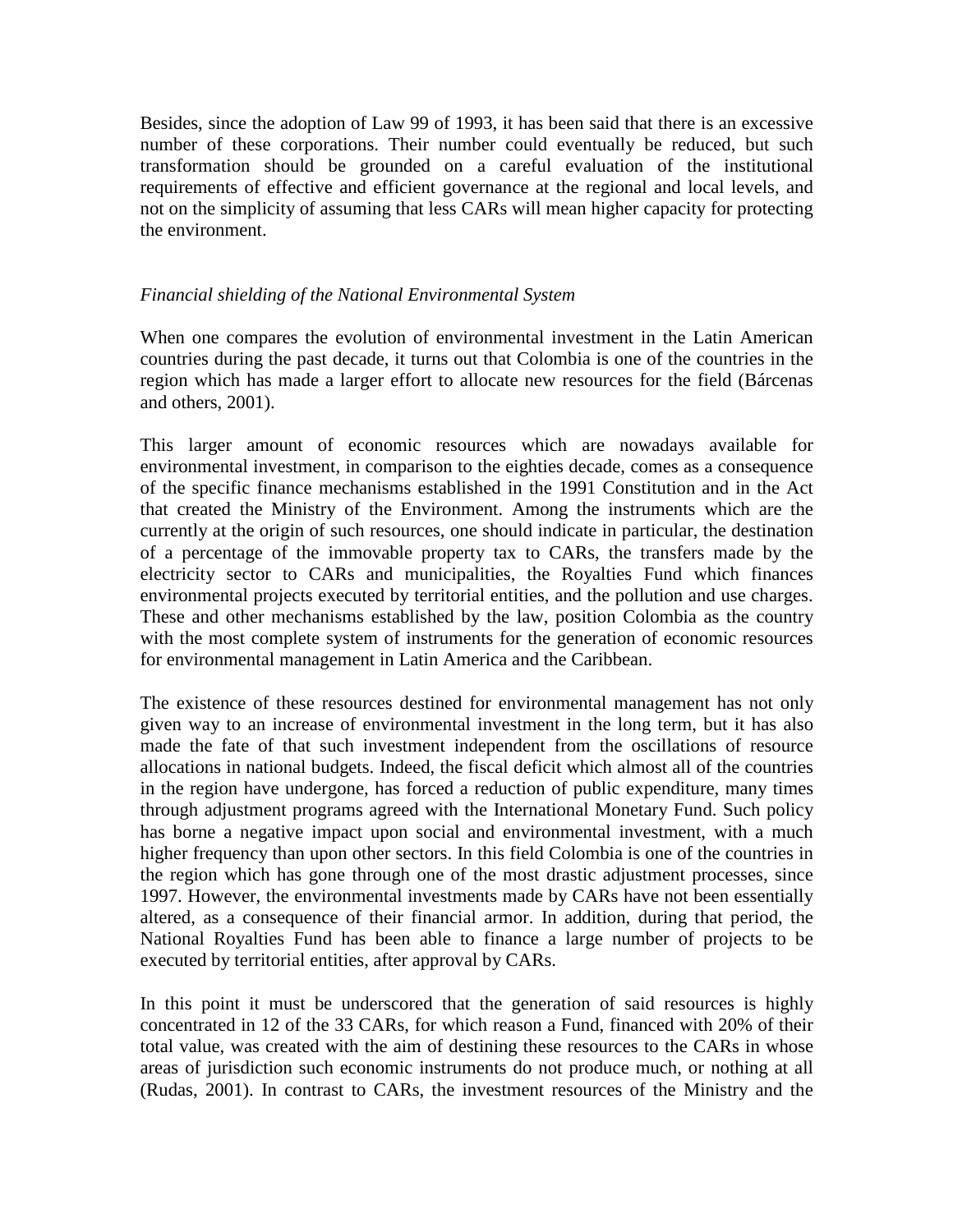research institutes have been drastically affected by the measures destined to reduce public expenditure (CNP, 2002). Surely for some economists this type of income and financial armoring is not coherent with macroeconomic orthodoxy. But it must be recalled that the existence of the instruments that generate said income is based on "the polluters-pays and user-pays principles" which correspond to economic polluters-pays and user-pays principles" which correspond to economic conceptualizations that seek to recognize the economic value of the environmental services provided by ecosystems (Rodríguez B. and Uribe, 1996).

## **Advances in environmental protection**

On the grounds of the strengthening of its environmental institutionality, the country has managed to increase the protection and restoration of a number of strategic environmental assets, and to solve some of its most critical environmental problems, or to establish the bases for their solution. A summary of the main achievements is presented in the following Table. Given that it is not possible to refer in detail to each one of them in this brief essay, I have selected two of these accomplishments as illustrative examples (see Table 8.2.): (i) the reduction of the environmental impact of critical sectors of the manufacture industry, and (ii) the reforestation of 137,000 hectares for the protection of the basins that supply municipal aqueducts, carried out through community work in areas especially affected by the armed conflict.

## **Table 8.2. Main achievements in environmental protection: 1990-2002**

1. Reduction of the environmental impact of critical sectors of the manufacturing industry (e.g. industrial areas of Mamonal and Rionegro, great manufacturing industry of Bogotá), agro-industries (e.g. the sugar and oil palm industries), extractive activities (in particular large mining and hydrocarbons), the construction of infrastructure (especially roads) and services.

2. Reduction of the pollution of a large number of freshwater sources.

3. Implementation of programs for air decontamination (e.g. the establishment of air quality monitoring networks in 14 urban centers of the country; the participation of Bogotá in the program for air decontamination of the main cities in the region).

4. Deployment of programs for solid waste disposal in regional-scope sanitary landfills (e.g. the six regional landfills that cover the Huila department).

5. Reduction of visual contamination in some urban centers (e.g. Bogotá, one of the Latin American metropolis with the lowest levels of this type of contamination).

6. Initiation of the first wetlands, forest and coastal ecosystems restoration processes (e.g. the restoration of the Large Marsh of Santa Marta -*Ciénaga Grande de Santa Marta*-, the restoration of 13 wetland areas located in the urban perimeter of Bogotá and neighboring areas).

7. Reforestation for the protection of basins that supply municipal aqueducts. In the 1994- 2002 period, 137,000 hectares were reforested by way of community projects, particularly in areas of armed conflict.

8. Strengthening of protected areas: (i) implementation of the program "Parks with the people"; (ii) creation of new national and regional parks; (iii) creation of a system of civil society protected areas (PNC, 2002).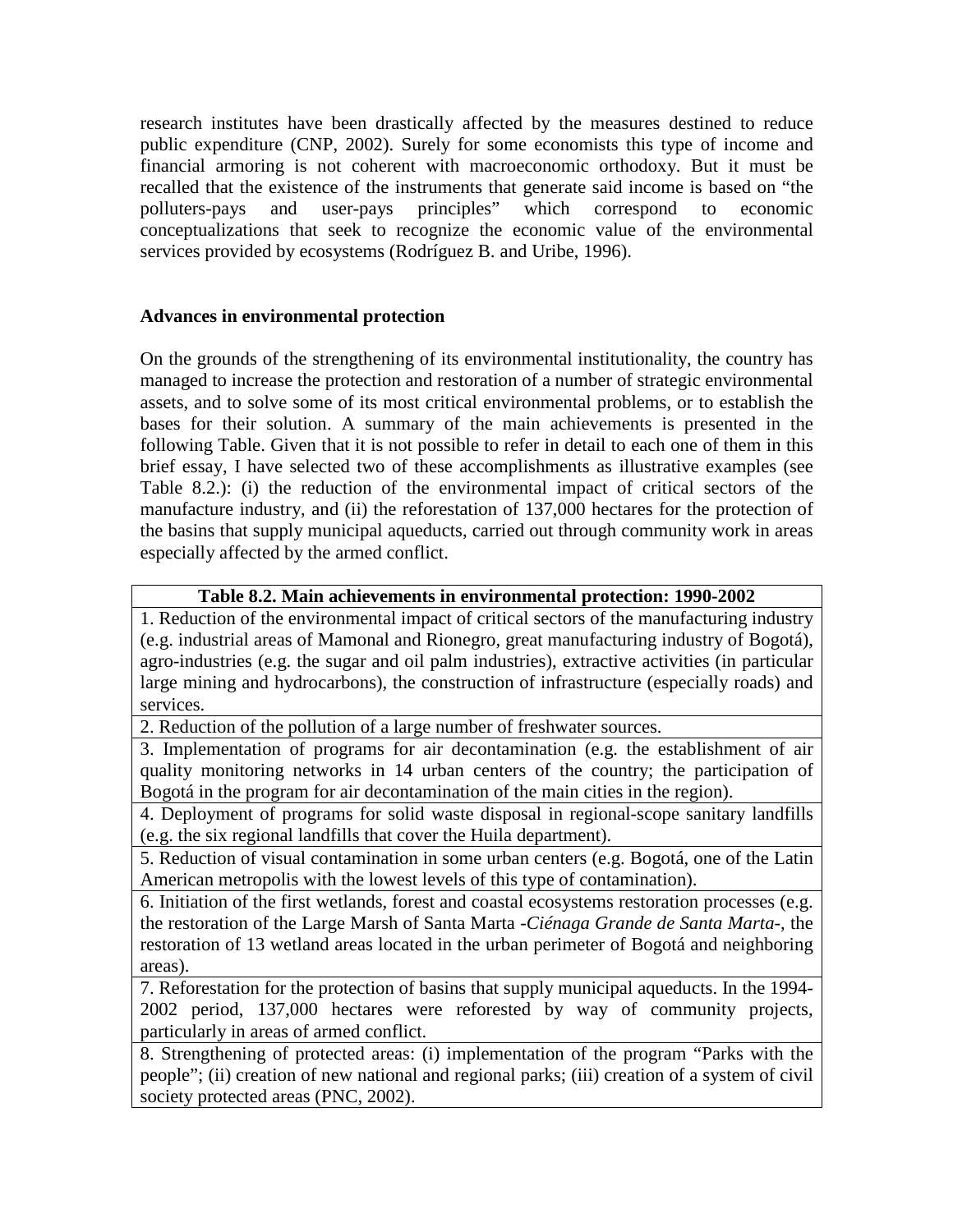9. Advances in the environmental management of indigenous territories and lands collectively owned by Afro-Colombian communities.

10. Strengthening of environmental education at different levels. In particular, mention should be made of the Environmental School Programs (*Programas Ambientales Escolares – Praes*), which are broadly used at the level of basic education, and eventually become linked to the solution of specific environmental problems from the classroom and the educational institution.

11. Initiation of urban programs that aim to simultaneously materialize diverse social, environmental and economic purposes: (i) territorial organization plans; (ii) deployment of a system of mass transportation in Bogotá (Transmilenio) and a system of bicycle routes (250 Km.), which are currently being replicated in other cities of the country; (iii) provision of public spaces –including recreational green areas- and urban arborization.

12. Promotion of green markets: organic agriculture, generation of projects for the mitigation of the effects of climate change, certification of goods and service that proceed from cleaner production processes.

13. An increase of environmental investment as a percentage of the GNP. Increase of international technical co-operation.

*Source*: Based on Rodríguez B., 2003 and 2002.

## *Reduction of the environmental impact of the manufacture industry and extractive activities*

Contaminating discharges of industrial origin have been reduced in all the country's industrial centers since the deployment of the environmental institutional framework established by Law 99 of 1993. Such is the case of Bogotá, the city with the highest industrial concentration in the country, where during the 1995-2002 period, reductions of DB05 and Suspended Solids SST reached 75.3% and 66.9%, respectively (Figure 8.1.). The case of the industrial corridor of the Antioquian East also illustrates this positive tendency (Figure 8.2.).

Some industrial sectors that recorded high rates of contamination before 1993, present notorious advances. This is proven, for example, by a recent study that evaluated the evolution and main tendencies of environmental management in the oil palm sector, which found a positive balance, both at the field level and in the extracting plants (Rodríguez and Van Hoof, 2004).

In 1993, water pollution was the most important environmental problem of this sector, which was characterized by its high levels of organic matter discharges into waters, with serious consequences for the regions in which the extracting plants are located. Ten years later, this became an irrelevant matter, given that currently 98% of the 50 extracting plants have systems for the treatment of discharges that remove over 95% of their organic charge. Thus all the companies of the sector comply with the legal regulations in force. In addition, nearly half of them use treated waters for plantation irrigation, with which it is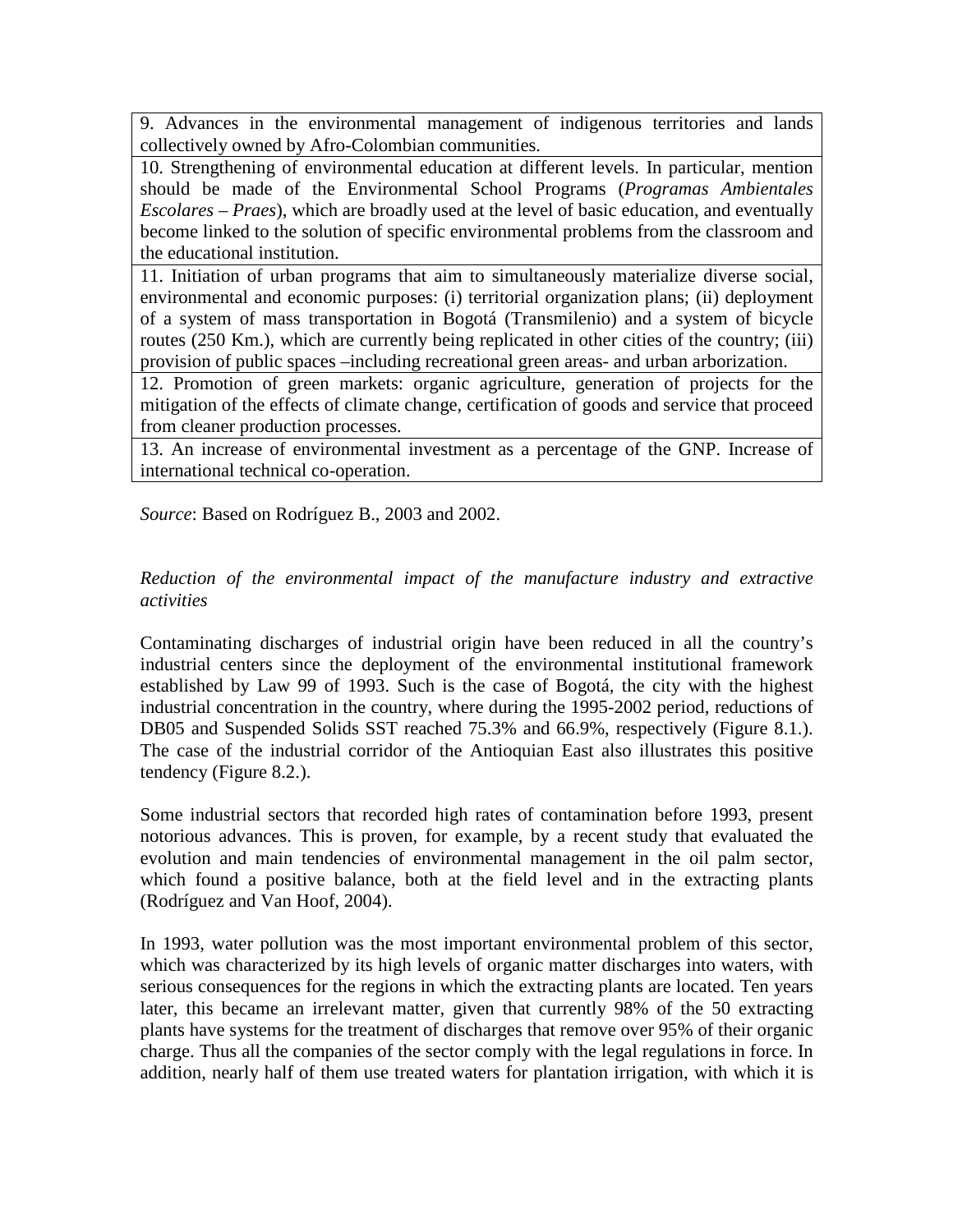foreseen that this sector shall reach the level of zero disposal of wastewater in the mid term (see Figure 8.3.).



**FIGURE 8.1. Organic charges of industrial origin, Bogotá, D.C.**

*Source: Taken from DAMA, 2003*

# **FIGURE 8.2. Contaminating charges of industrial origin, Antioquian East**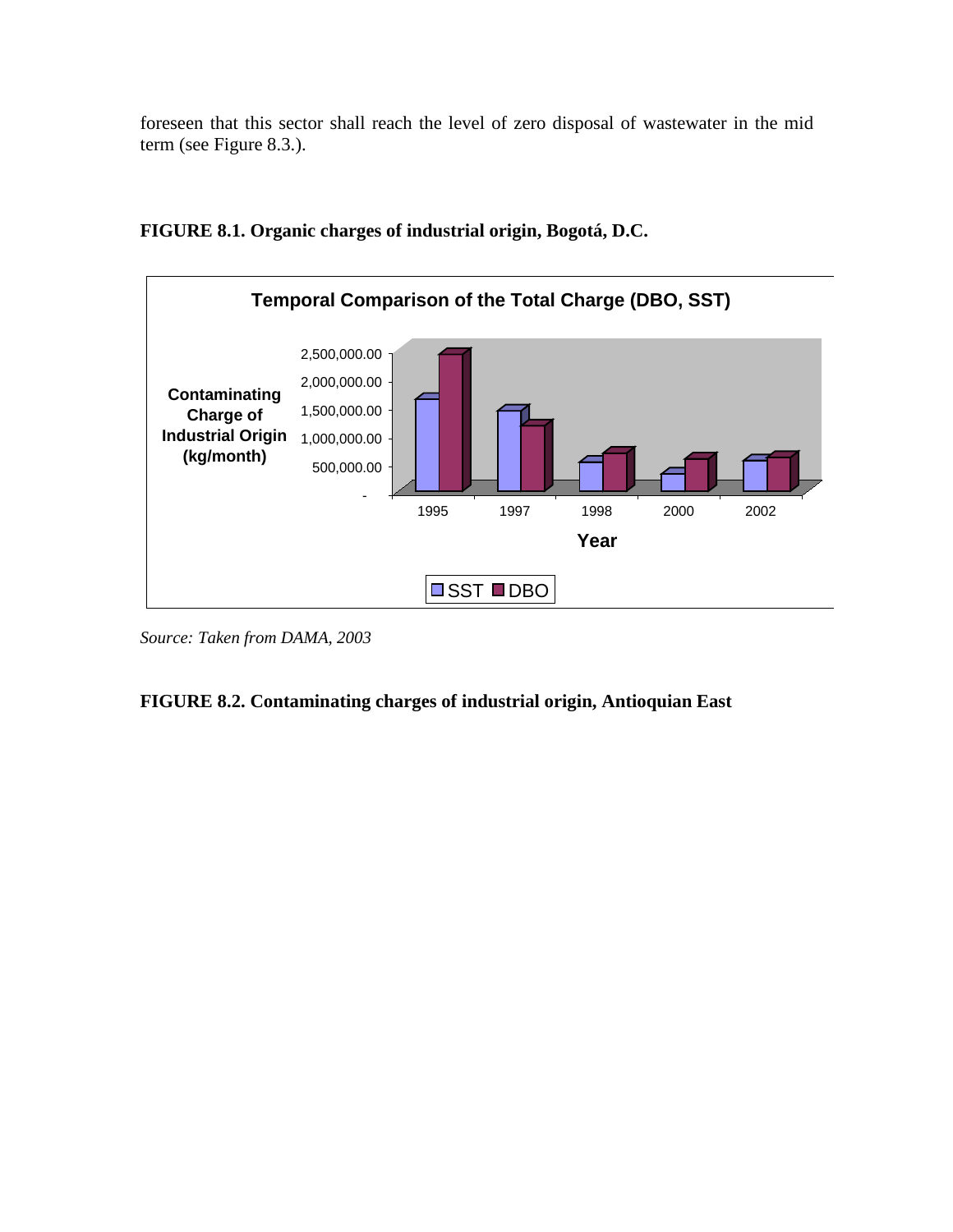

*Source: Taken from Uribe et al., 2001*





*Source: taken from Rodríguez and Van Hoof, 2004.*

In general terms, the industry's improved environmental performance is largely the result of having set in motion new policies and policy instruments, as well as of having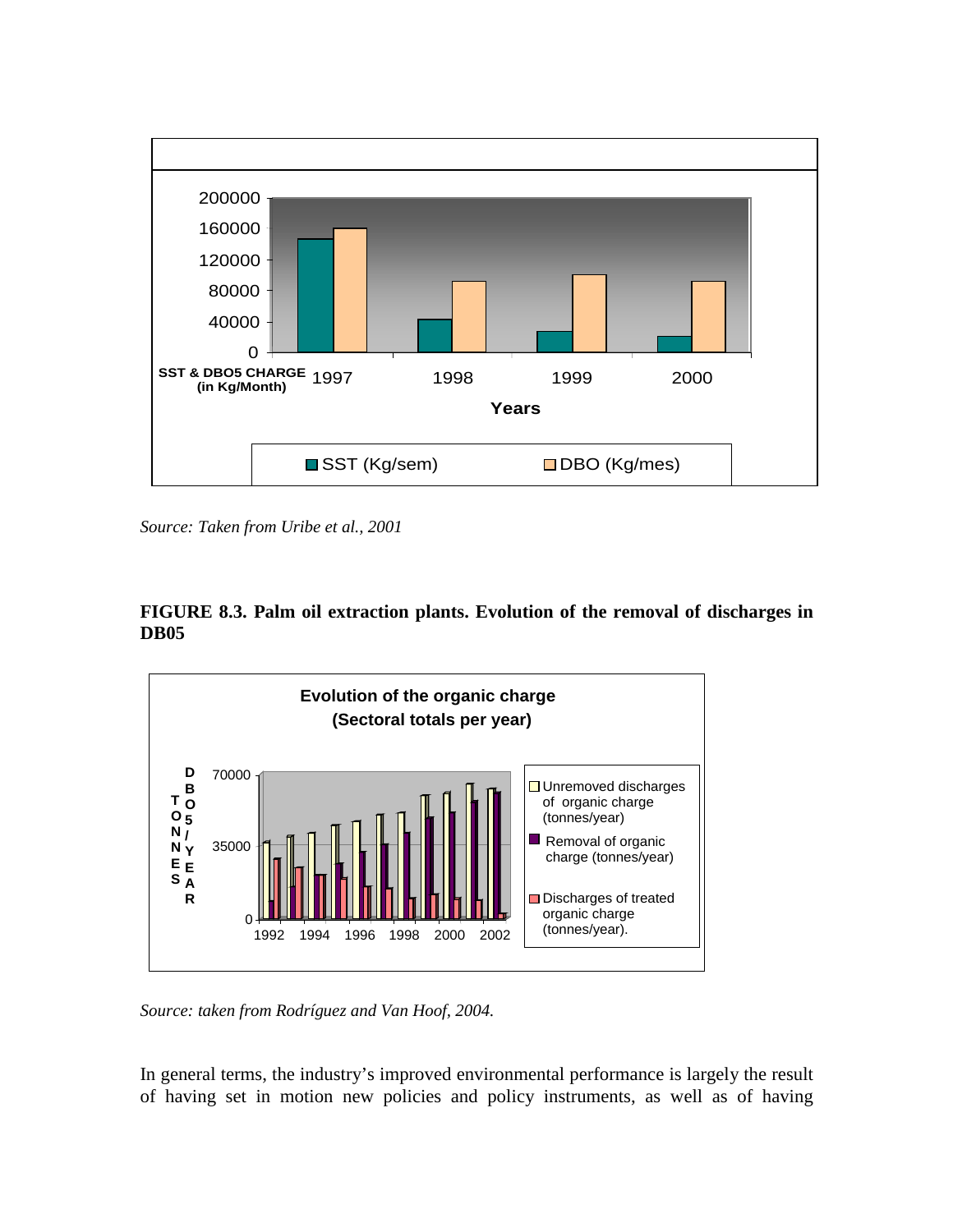strengthened others which had been used since long before. Among the former, the Voluntary Conciliation Agreements for Clean Production (*Convenios Voluntarios de Concertación para la Producción Limpia*), technical assistance programs and economic instruments stand out; and among the latter, environmental licenses, education and information are noteworthy. In other words, policies and instruments were set in motion during the nineties decade, and they have produced concrete results in the fight against contamination, with a great potential for addressing present and future environmental problems.

Pollution charges (which are paid today for discharges into sources of water), based on the "polluter pays" principle, is an economic instrument which has favored decontamination. A preliminary assessment of its implementation indicates that the BOD discharges fell by 31,5% and TSS discharges fell by 34,2% in the priority basins over which this instrument has been applied -by 21 CAR and the environmental authorities of the four larger cities- (Martínez, 2002). The results of their design have been underlined in the studies carried out by the World Bank (WB, 2000) and ECLAC (Acquatella, 2001) on the application of economic instruments for environmental management, and it has been pointed out as a pioneering experience in the developing world, which is fit for replication in other countries.

Finally, environmental licenses not only show positive results in the fields which have been mentioned above, but they have also been a key to the improvement of the environmental management of the great works of infrastructure (e.g. national roads, ports), the chief industrial sectors, large mining projects and hydrocarbon exploration, exploitation and transportation.

## **Community reforestation amid the armed conflict**

A reforestation program was implemented during the last decade, placing emphasis on the protection of the microwatersheds that supply municipal aqueducts. This program was developed with the participation of poor rural communities, predominantly located in regions affected by the armed conflict. During its first stage it was called the "Microwatershed Sub-Program" of the Natural Resources Program, and through its activities, nearly 50,000 hectares were intervened between 1994 and 1998; in its second stage it was named the "Green Plan", and its execution produced the intervention of almost 87,000 hectares between 1998 and 2002.

An investigation carried out in the context of the project "Armed conflict, peace and the environment" (*Conflicto armado, paz y medio ambiente*), supported by the National Environmental Forum, tried to explore the circumstances that permitted the Green Plan's execution amid the ongoing war. For this purpose, it examined the manner in which the Plan's specific programs were executed in especially conflictive areas, in particular those located under the jurisdiction of five CARs: the Autonomous Regional Corporation of the North (*Corporación Autónoma Regional del Norte – Corponor*), the Autonomous Regional Corporation of the Cesar department (*Corporación Autónoma Regional del*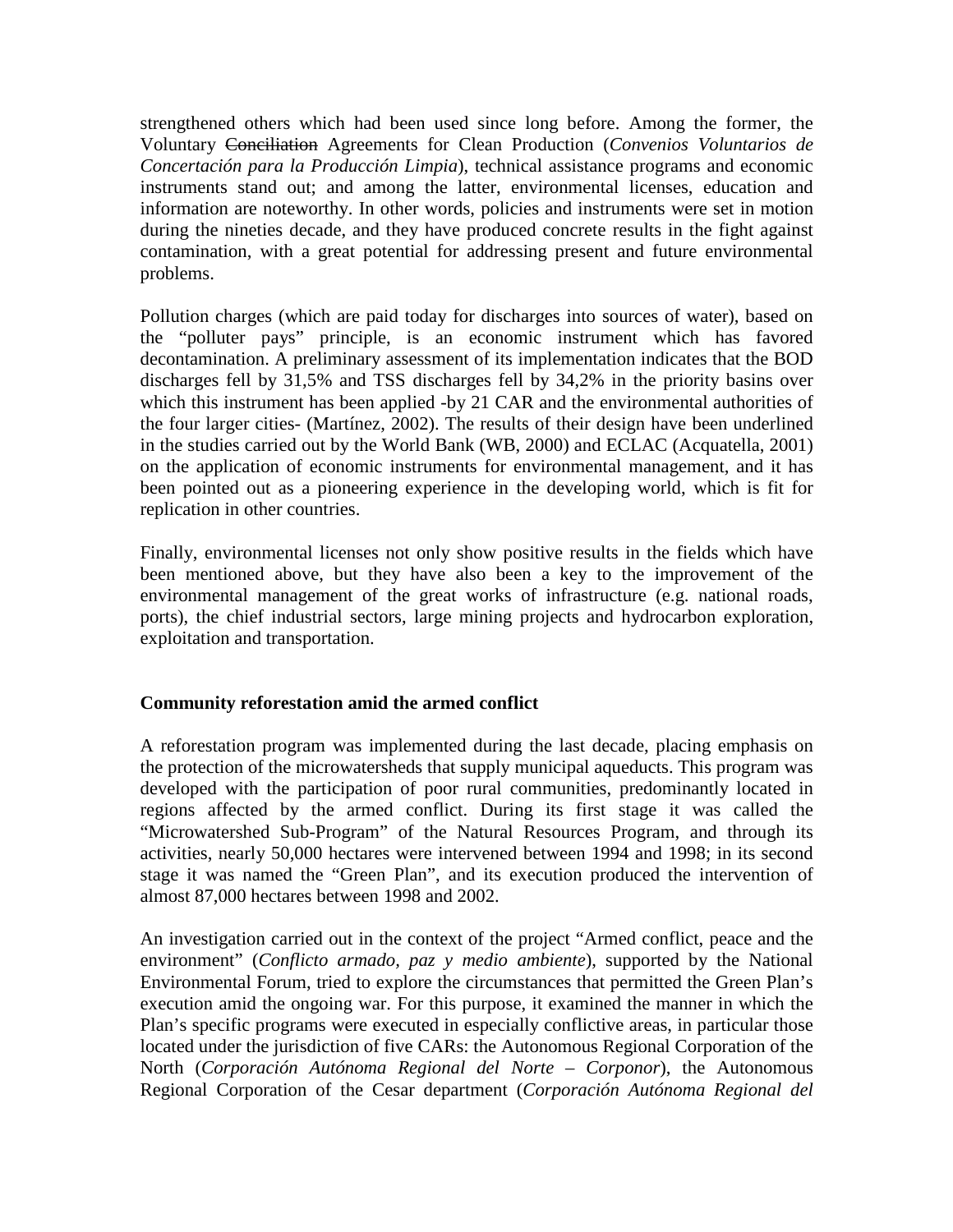*Cesar – Corpocesar*), the Autonomous Regional Corporation of the Valle del Cauca department (*Corporación Regional Autónoma del Valle del Cauca - CVC*), the Autonomous Regional Corporation of the Río Negro – Nare area (*Corporación Autónoma Regional de Río Negro–Nare – Cornare*) and the Regional Autonomous Corporation for Sustainable Development of the Amazon (*Corporación Autónoma Regional de Desarrollo Sostenible de la Amazonía – Corpoamazonia*) (Rodríguez B., 2004).

The evidences gathered in this study constitute decisive proof that one of the main explanations for the viability of the Green Plan's realization was the commitment of the communities. They were fundamental during the processes of persuasion of (or negotiation with) guerrillas and paramilitaries, as pertinent, in order for these groups to allow the execution of the Green Plan projects.

Communities found in the Plan a strong economic incentive in the short and medium terms, represented by the income that they received on account of the salaries associated to the duties of plantation establishment and maintenance during the first two years. These resources served to alleviate these communities' poverty during a period in which the country, and in particular the countryside, were suffering the sequels of economic recession.

But touching upon the topic of incentives, one should bear in mind the contributions of communities to the execution of the Plan. In the first place, a contribution in manpower which amounted to 20% of project costs. In second place, the destination of part of their parcels to foresting activities, which frequently corresponded to lands formerly applied to agrarian uses. This decision to change the use of land is related to communities' expectations on the environmental impacts of the Plan, in particular the hydrological ones, as well as on its other economic benefits (for example, the supply of firewood in the mid term and timber in the long term). Although the Plan formally defined its general objective as the restoration of forest ecosystems, at the field level the CAR made emphasis on the significance of watershed protection for the provision of water to municipal aqueducts, a benefit which, as pointed out by some assessments, was an important motivation for communities (MAVDT, 2003).

The Plan's implementation can also be explained by the existence of certain governmental institutions, in particular the Ministry of the Environment (today Ministry of Environment, Housing and Territorial Development) and Regional Autonomous Corporations, which are identified in their areas of jurisdiction as fundamentally technical entities, with which they managed to maintain a certain neutrality towards the war. Additionally, a key group of highly committed officers played a critical role in its execution, given their compromise with an activity in which they found positive social, environmental and economic impacts. Today, CAR officers and technicians enjoy a valuable tradition and work experience with communities, which allowed them to deal with the Plan under very adverse public order conditions at the local level –shires and municipalities-. And which constituted in many cases the grounds of their legitimacy among communities themselves, a circumstance which ultimately placed them in a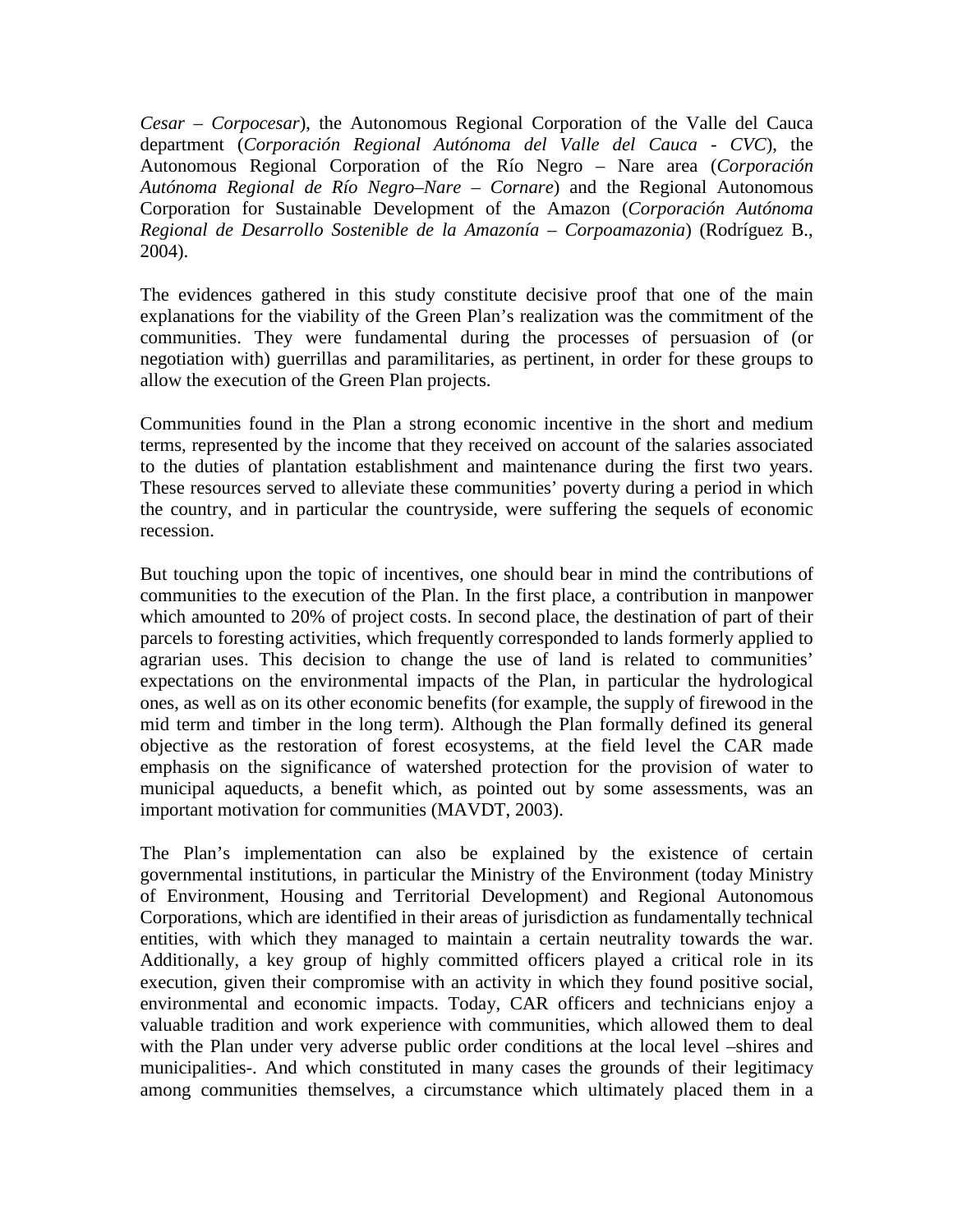favorable position for the persuasion of (or negotiation with) armed groups. This last situation became even more evident in those regions in which the INDERENA and CARs had enjoyed a trajectory of executing community programs which, as a whole, has lasted over 25 years.

In general, the communities themselves dealt with the task of persuading the armed groups to allow the presence of CARs In the locations chosen to implement the Green Plan. But normally this task had to be reinforced with direct contacts between directors or officers of the Ministry of the Environment and of CARs with guerrilla commanders and paramilitaries. These contacts were made in some cases at the initiative of the officers themselves, and in other cases at the initiative of the armed groups. The field officers of the Ministry and the corporations ran considerable personal risks. These became higher in the areas that were the object of dispute between guerrillas and paramilitaries, given the possibility of being identified by ones or the others as collaborators of the adversary, for the sole fact of supporting some communities located in enemy territory, or for having established contacts with any one of the commanders with the aim of seeking his approval for the realization of a given project.

After examining different modalities of conflict which favored or placed obstacles upon the execution of the Green Plan, as well as the positions of the illegal armed groups towards this governmental program, the study underscores the following:

"The fact that governmental reforestation programs can be carried out amid the conflict–many times in locations marked by a war with cruel and vicious expressions against civilians-, is an unmistakable sign of the existence of communities that dream and believe in a better future. These communities seem to have found in the reforestation of micro-basins a collective project for the reaffirmation of their territorial rights, a factor which has been identified in this study as the main explanation for their commitment with the execution of the Green Plan" (Rodríguez B., 2004).

The community reforestation carried out during the 1994-2002 period finds its first antecedents in 1976, when the INDERENA initiated the Integrated Program Watershed for Protection (*Programa Integrado de Protección de Cuencas – Pridecu*), as well as in other programs of the same nature implemented during the eighties and nineties decades by CARs. The great continuity which is observable in this policy during the past 25 years seems to be ensured again for the 2003-2006 period, through the Program for Restoration and Conservation of Forest Ecosystems (*Programa de Restauración y Conservación de Ecosistemas Forestales*). Announced by the Government of President Alvaro Uribe in June 2003, it shall place its focus on peasant communities, and it intends to achieve the reforestation of 120,000 hectares.

## **The Government of Alvaro Uribe: Adjustment or weakening of the National Environmental System and of national environmental policies?**

A number of reforms have been introduced to the National Environmental System (*Sistema Nacional Ambiental –* SINA) during the government of President Alvaro Uribe; their motivations and justifications have raised great controversy, and their results are uncertain. In general terms, environmentalists and representatives of diverse non-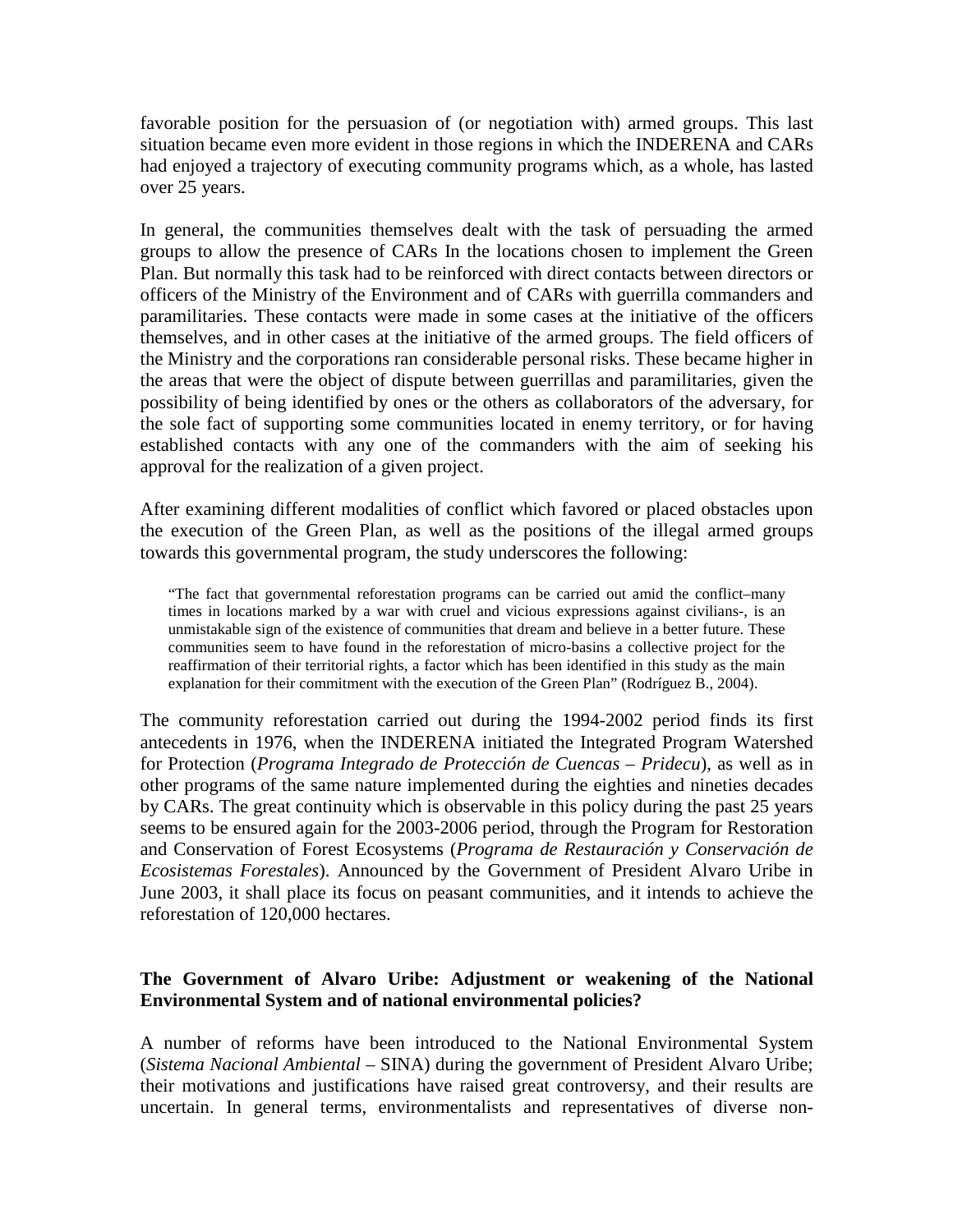governmental sectors have considered that there has been a retreat in environmental policy, when compared to the three preceding governments (Santamaría, 2003), a point of view that was accepted and summarized in the Editorial column of newspaper *El Tiempo*  by the end of 2003. Why is the Government of President Uribe, who has enjoyed unprecedented levels or popularity in the country's recent history, becoming the target of severe judgments by environmentalists?

### *The Ministry of the Environment, Housing and Territorial Development*

At the beginning of 2003, the Ministry of the Environment, Housing and Territorial Development (*Ministerio del Medio Ambiente, Vivienda y Desarrollo Territorial – MAVDT*) was created, on the grounds of the former Ministry of the Environment, to which the functions related with housing, drinking water, basic sanitation and territorial development were transferred in practice – they had previously been under the responsibility of the Ministry of Development, which was suppressed. The reform was not originated in an assessment of the achievements, strengths, weaknesses and perspectives of the Ministry of the Environment, nine years after it was created. It was simply the result of a promise made by Alvaro Uribe during his presidential campaign, in the sense of reducing the number of Ministries as a strategy to cut down bureaucracy and diminish the fiscal deficit.

Different representatives of civil society signaled that even though the reform was not motivated by the purpose of strengthening the environmental authority at the national level, it doubtlessly offered opportunities to do so. But at the same time it was underscored that the reform also entailed potential threats to weaken the national environmental agency. After two years, the balance of results does not seem positive. Indeed, the magnitude of the duties related to housing, drinking water and basic sanitation, the billionaire-scale public and private economic resources involved in these activities, and the private sector interests at stake, as well as the current government's imperative to prove results in the short term in these matters, particularly housing, have all brought as a consequence that the Ministry has concentrated all of its energies in those fields, downgrading its environmental management duties to a second rank. In other words, the prevention of environmental damages, the conservation and restoration of renewable natural resources and the environment, as well as the creation of conditions for its sustainable use, have passed to a second line of hierarchy when compared to the fulfillment of the new functions transferred to the Ministry. In general terms, this whole situation was made operational, or rather intensified by the measures adopted by Minister Cecilia Rodríguez, who gave scarce importance to environmental topics in her public interventions, as compared to the other issues under her responsibility. Finally, her poor performance in the implementation of the complex reform caused her removal from the post after 15 months of exercise.

The presentation to Congress of a governmental bill to reform Law 99 of 1993 is added to the above facts – a bill which was badly received by environmentalists (Portafolio, 2003). The loss of valuable human resources in the environmental field by the Ministry of the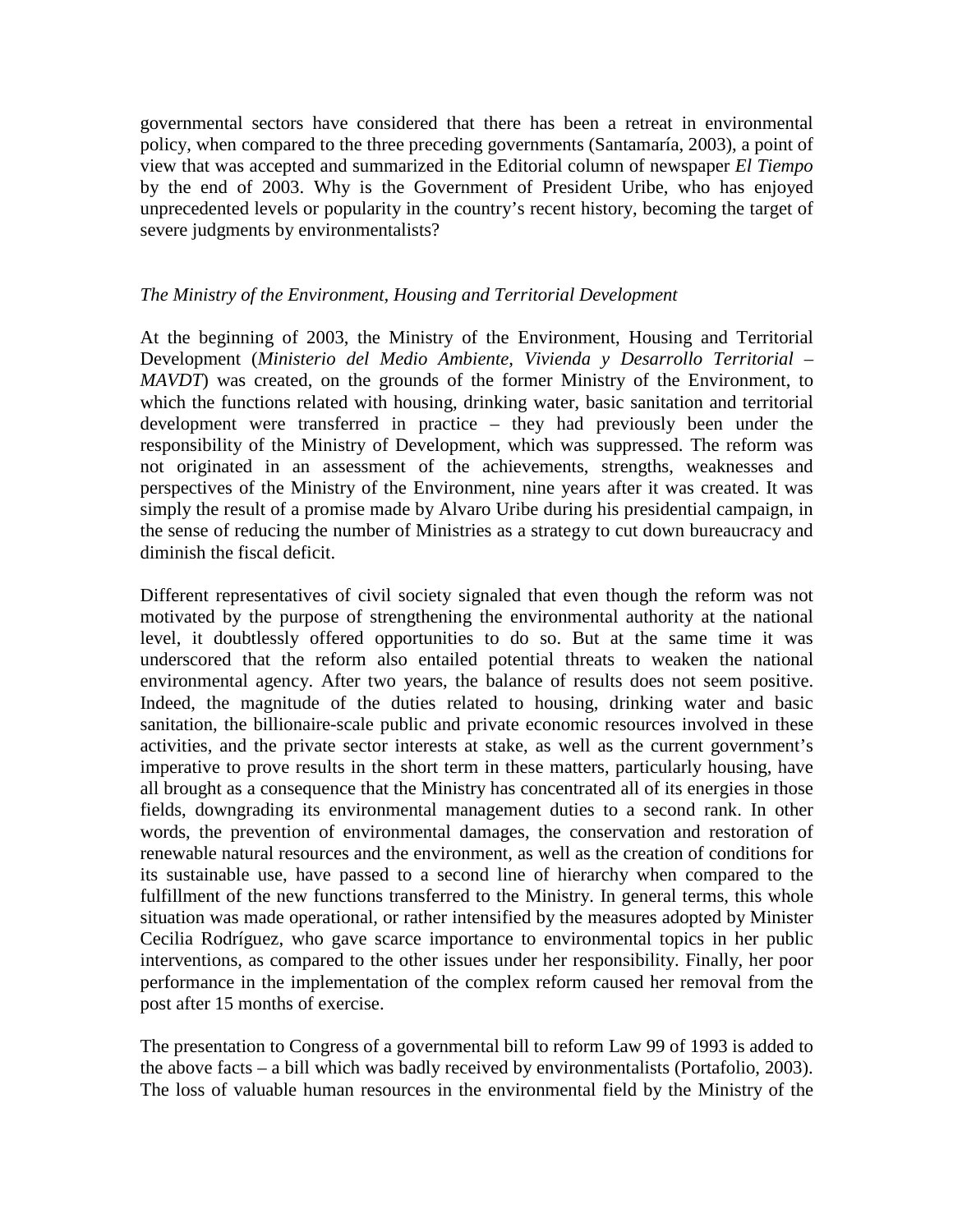Environment, Housing and Territorial Development was also added, as well as a 50% reduction in the resources allocated in the national budget for environmental investment, as compared to the ones allocated by the foregoing government for the Ministry of the Environment (reference is made here to the resources that correspond to the ordinary income of the nation and which are foreseen in the national budget; as I pointed out before, the National Environmental System also has its own resources); this reduction, carried out in the context of the decrease of public expenditure, turned out to be more drastic upon the environmental sector than on other governmental sectors (CNP, 2003).

In spite of the above described situation, the Ministry still has great opportunities to strengthen the country's capacity to protect the environment, on the grounds of some of the powers that it was entrusted. These would allow it to deploy an integrated water management strategy with the aim of addressing the growing scarcity of this resource in the most populated areas of the country – doubtlessly one of the most serious environmental problems of the present and future. Its solution does not only require the necessary activities of providing drinking water and basic sanitation. It is also necessary to control the sources of industrial and agricultural pollution, as well as to apply an ecosystem approach for water management which takes into account the location of water sources, the uses to which it may be applied, and the requirements posed in terms of watershed conservation and management in order to ensure its quality and quantity. Similarly, the Ministry now holds the duty to address the serious problem of solid waste disposal, an issue in which the country is still quite underdeveloped. And aiming towards its solution, the Ministry has the possibility of strengthening or generalizing integrated strategies with an environmental perspective, such as recycling, or the reduction of waste generation through "clean production" and other modalities. Additionally, the Ministry is now invested with all the powers related to the process of formulation and implementation of municipal land use plans (POTs), which were previously distributed between the late Ministry of the Environment and the Ministry of Development – a fact which could allow it to lead this process in a more articulated manner.

### *CARs and the reform of Law 99*

Doctor Alvaro Uribe announced, since his presidential campaign, a reform of CARs based, in his own words, on the need to correct their inefficiency, ineffectiveness, corruption and perverse politization. He even got to speak on several occasions of their possible suppression. However, those statements were not based on an evaluation study of these entities directed to identify their achievements, flaws and gaps, and to define their future on those grounds. They were rather based on the very Colombian tradition of disqualifying what has been done by past governments, a tradition which is combined with a tendency to ignore the strengths of the country – when compared to the cases of other countries in the region. For the case of environmental institutions, the negative opinion of President Uribe is in marked contrast to the very positive one held by representative regional experts in environmental policy (FNA, 2004).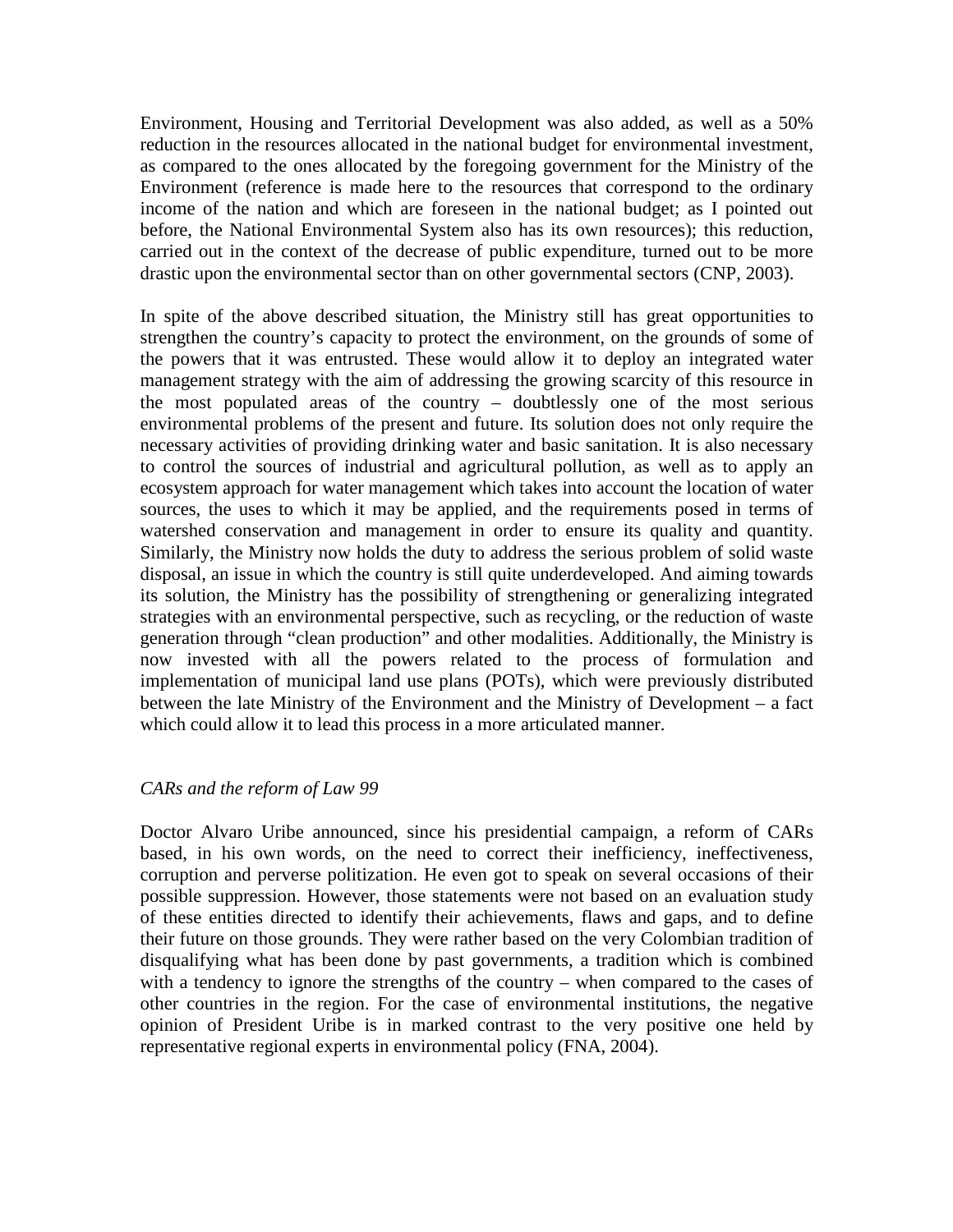Finally, the National Government, through the Ministry, submitted a bill to reform Law 99 of 1993 to the consideration of Congress. The bill was adorned with a broad number of reforms on different matters, even though its original motivation was fundamentally aimed at reforming the management of CARs (by way of de-politizing the director's designation as one of the bill's aims), and at seeking a higher transparency in their administration. During the 2001-2004 period, several fora were held on the topic of the reform project, in which three visions by the representatives of civil society organizations, the productive sector and regional governments prevailed: (a) Law 99 of 1993 presents a very positive balance; (b) the performance of CARs is very heterogeneous, but in balance, their impact as regional executors of the national policy is adequate; (c) the modifications proposed in the Government's bill, together with the modifications that the document underwent in the Fifth Commission of Senate –in which the bill was approved in first debate-, can almost totally be carried out through the simple regulation of the provisions of Law 99; (d) some of the reforms harm the basic foundations of the architecture of Law 99, such as decentralization, autonomy and participative democracy (Comisión Quinta, 2004).

An assessment made by the Ministry after the submission of the bill to Congress, which sought to classify CARs according to their performance, showed that among them, there exists a sub-group of effective and efficient entities, which should constitute the pattern and measure for reforming those entities which are not so effective or efficient. Alongside this evaluation, one should also recall a study made by the CEDE (Andes University) about those CARs with jurisdiction over the larger part of the country's industries, in which it was indicated that in balance, there exists a positive perception of these entities, but that while some of them are known for their efficiency and transparency, others are pointed out for precisely the opposite traits (Uribe *et al.*, 2001).

### *Corrective measures for policies?*

In the month of April, 2004, the new Minister of the Environment, Housing and Territorial Development, Sandra Suárez, requested Congress its approval to withdraw the legislative bill to reform Law 99, an act which can be considered as a recognition of the diverse criticisms formulated against such proposal. All along its formulation process and throughout the legislative procedure, CARs carried out an active process in defense of the National Environmental System. The faults and problems of CARs were not always recognized, but the positive results of their strategies serve to prove that they have some kind of political armor, which is ultimately a positive matter for the health of the National Environmental System. At the same time, it is fundamental to recognize that the President's strong criticisms against CARs have forced these entities to examine their own selves and correct some of their drawbacks, even though they did not fully recognize them during the public debates. But the governmental initiative to reform Law 99, marked by its improvisation, was perceived by many sectors as an evidence –among others- of the retreat of environmental policy, when compared to the one implemented by the three preceding governments.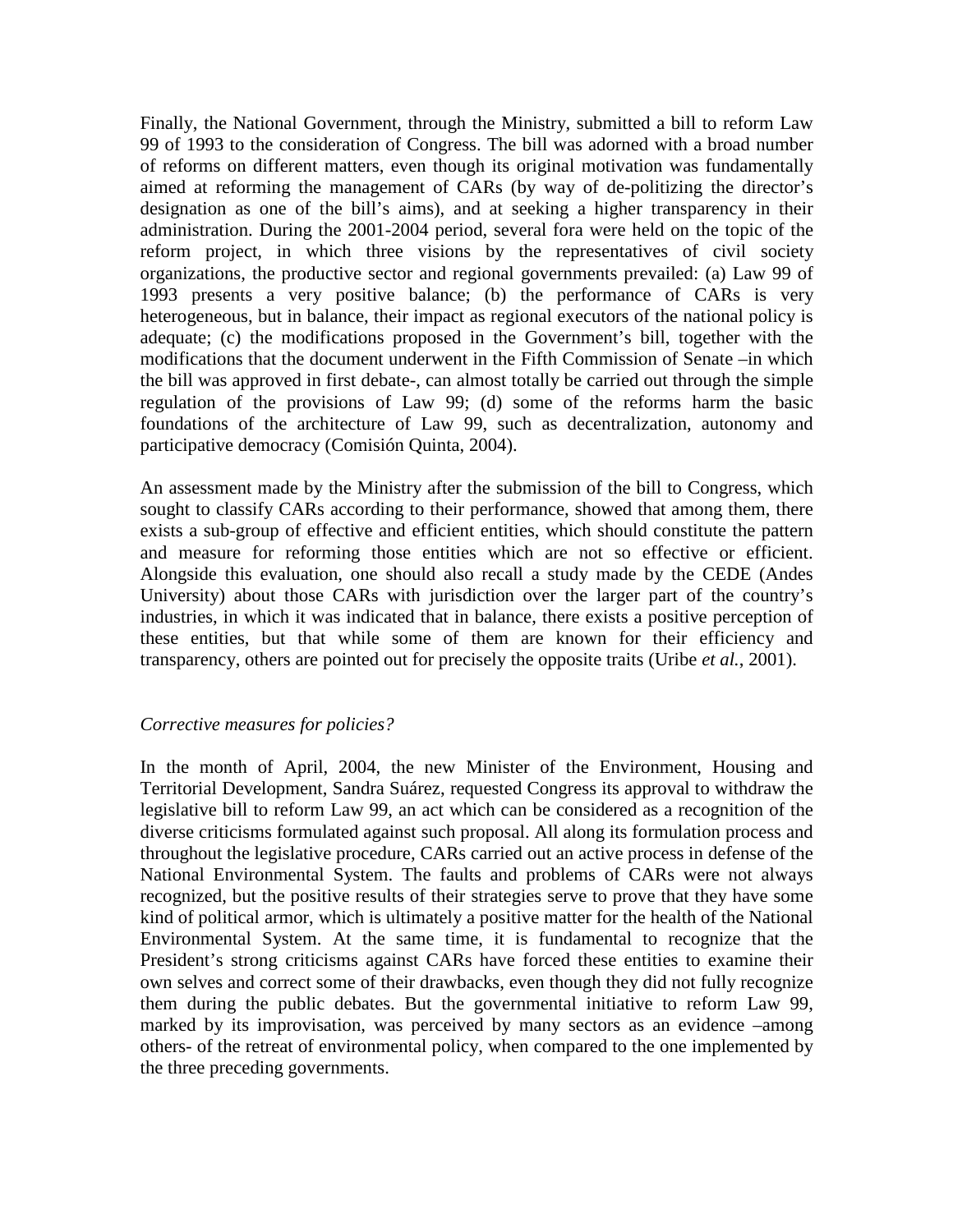The Uribe government's valid concern at the politization of the directions of CARs led it to establish, by decree, a merit-based system to select CAR directors, which began to be implemented in the month of December, 2003. Directors are thus designated for threeyear periods, from among a little over 1,000 candidates. And as part of the process aimed at making CARs more transparent and efficient entities, the Ministry is advancing several strategies to articulate national policies at the regional level into the tri-annual plans that the Corporations must elaborate and approve, under the leadership of the recently designated directors. At the same time, the Government intends to issue a decree establishing the indicators by which to measure the performance of CARs in relation to the goals set in their tri-annual plans. This group of measures would simply corroborate the observations of those who had noted that it was possible to achieve improvements in CARs through regulatory decrees and other governance measures by the Ministry, without the need to introduce reforms to the law.

In addition, the new Minister led, at the beginning of 2004, a process of strategic planning on the grounds of which a document that explains in detail the Ministry's policies was drafted (MAVDT, 2004a). In its presentation, it is underscored that the Ministry's functions place the country in a better position to fulfill the millennium goals and the agreements reached at the World Summit on Sustainable Development in Johannesburg, which "foresee an increase in the access to basic requirements such as drinking water, basic sanitation, appropriate housing and the protection of biodiversity" (Id., 5). This seems more like an *a posteriori* justification of the reforms introduced. But apart from that, along the text a number of measures are identified to carry out an integrated management of water and attain a more articulate territorial development. It is thus attempted to take advantage of the opportunities posed by the new institutional framework. But it does not seem clear just how environmental management will be made compatible with the Ministry's functions in matters of housing provision, which have taken to date a very substantial part of its uppermost cores' energy, to the detriment of its other responsibilities.

Likewise, the Ministry has started a process to define Colombia's environmental challenges for the next decade, with the participation of governmental and nongovernmental organizations and experts (MAVDT, 2004c), and an evaluation of the Code of Renewable Natural Resources is proposed on the occasion of its thirtieth anniversary.

Do these measures express a correction in the route of the current government's environmental policy, given the social pressure expressed through reiterated criticisms by different sectors? Is it possible that at the end of the four-year term, the environmental policies with which this Government started off will be remembered as a traumatic process of adjustment and reform that ultimately led to strengthening environmental management, or, at the least, did not lead to its weakening? At this point, and in spite of some positive signs which have emerged during the first semester of 2004, it is difficult to decipher the Government's political will in matters of environmental policy. Its destiny is still uncertain, but it will probably be marked to a large extent by a continued twelveyear process of strengthening of the Colombian State's capacity to protect the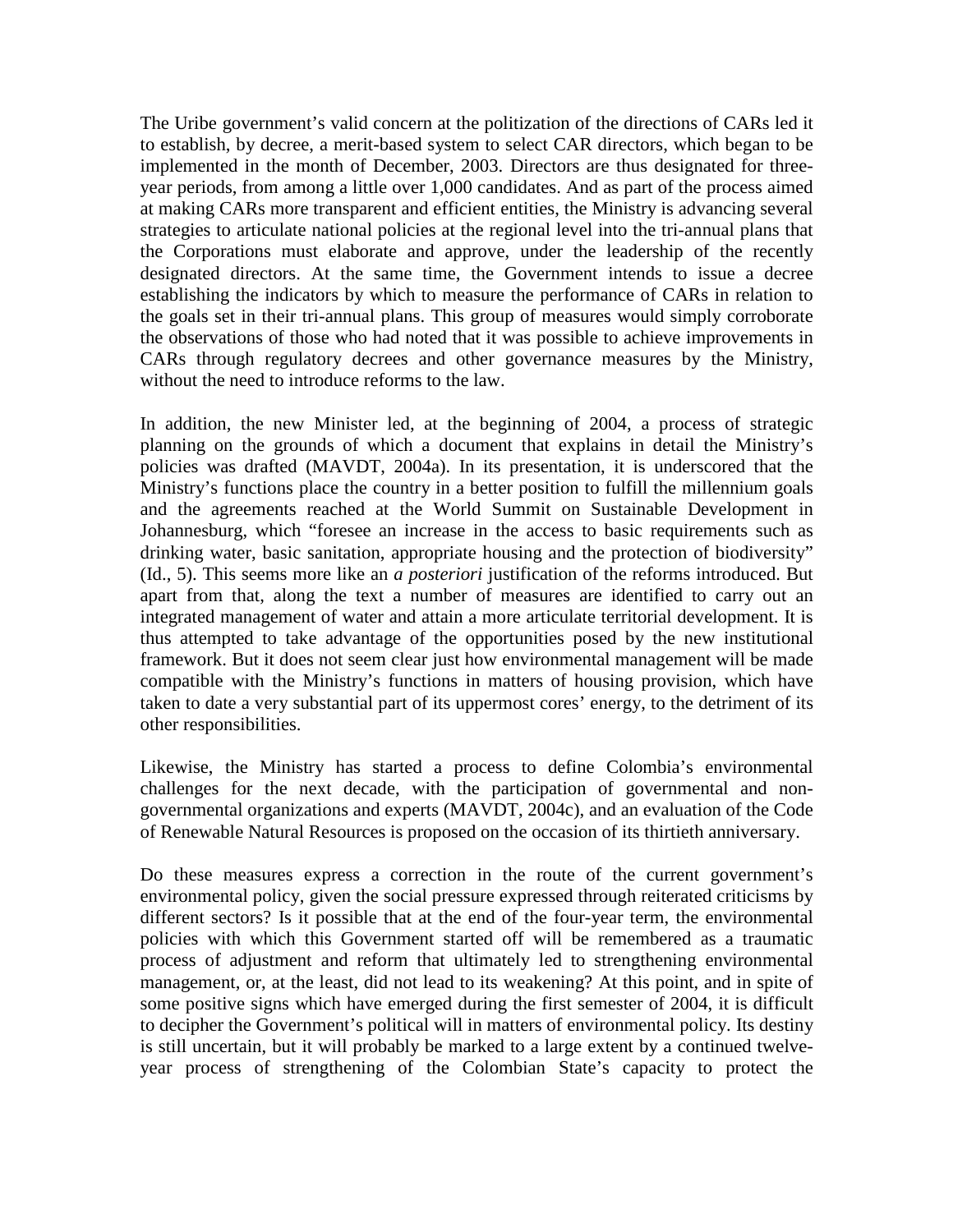environment, which was in turn built upon positive antecedents that date back to the beginning of the fifties decade of the last century.

### **Final considerations: strengths, deterioration and a privileged position**

At the same time that the strengths of the Colombian environmental institutions and policies must be recognized, it is evident that they perform in a scenery marked by an increase in environmental degradation and destruction, a phenomenon shared with all the countries in the globe. In Colombia, deterioration has become manifest in the decline of the urban environments where the majority of the population is located, the persistence of deforestation, the increase in pollution and the scarcity of continental waters, the disappearance and degradation of ecosystems which are unique at the global level, the increase in the number of flora and fauna species threatened by extinction, the loss of soils, contamination of the atmosphere and marine environments, and the decline of fisheries.

The current situation may be envisioned by stating that the advances which have been recorded to date have not yet been sufficient to revert the inertial tendencies towards the destruction of our natural wealth, which are determined to a great extent by population growth and by the country's prevailing lifestyles. Such advances are conditioned by these forms of development, as evinced by the limits imposed by poverty, or by the negative pressures upon natural resources generated by many of the dominant production and consumption patterns. In addition, the war imposes singular limitations and challenges to environmental protection.

Nevertheless, Colombia still enjoys an environmental wealth which generates unique opportunities for it to seek a better insertion in the ambit of globalization and, at the same time, to protect ecosystems which are of interest to humanity as a whole. These are opportunities that the country would be able to materialize if it takes the great experience gained during the last decades in the area of environmental management as a starting point, which I have proven along this essay.

### **Annex**

## *How is Colombia positioned at the global level in regards to its ecological sustainability?*

Colombia, like all developed and developing countries, has recorded great levels of environmental deterioration after the Second World War. But in spite of this phenomenon, it holds a relatively high place among the countries of the world for its ecological sustainability. According to a composite index designed to measure and compare the environmental sustainability of all countries in the globe, launched at the Global Economic Summit (Davos) in 2001, Colombia is ranked 36 among a list of the 122 most representative countries for their economic and ecological importance.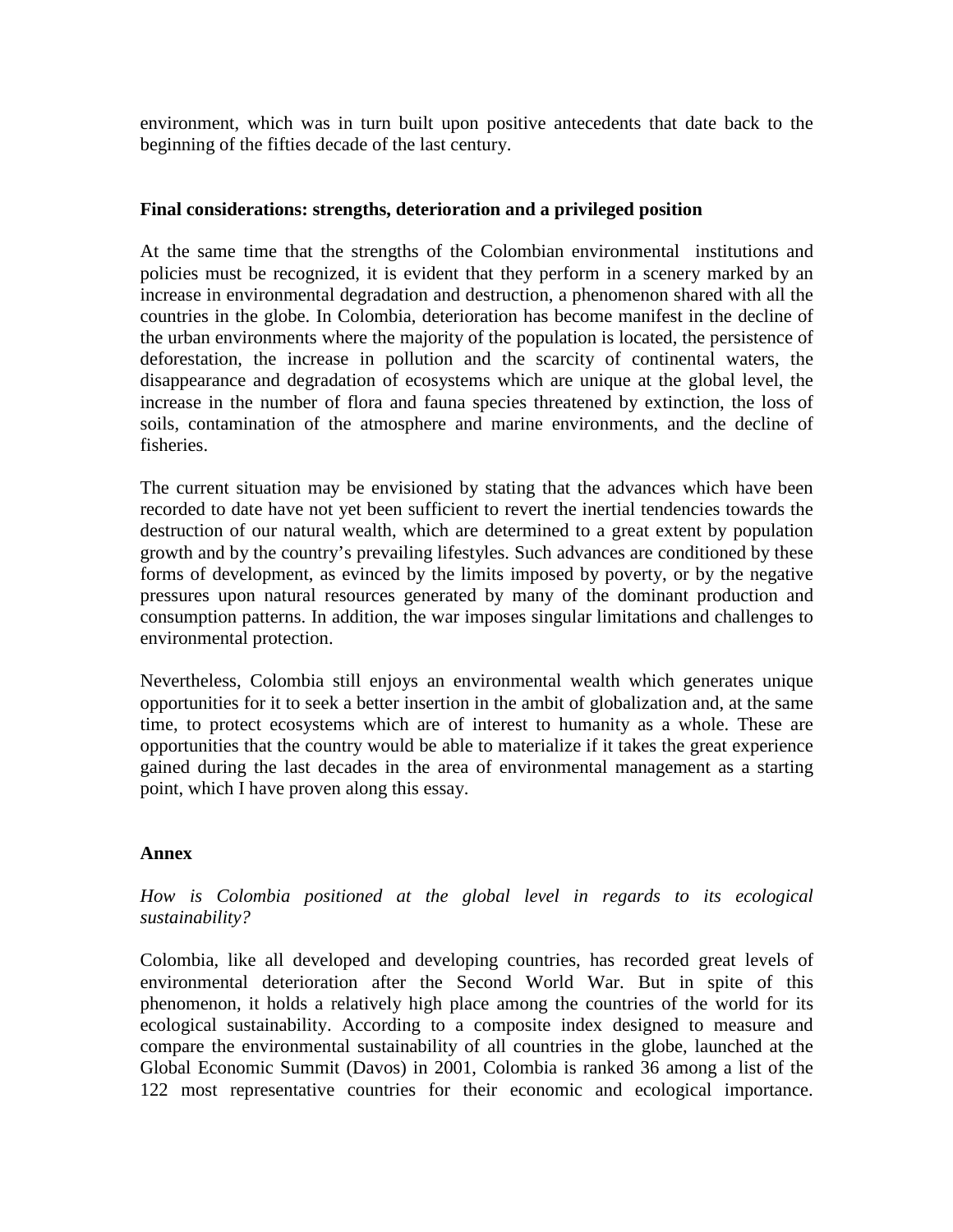According to Green Peace and Friends of the Earth, Colombia would be ranked 13 among those same countries, on the grounds of a critical revision and recalculation of the index presented at Davos. In this reformulation process, greater specific weight was given to the state of conservation of natural ecosystems, and to each country's contribution to global environmental problems, two aspects to which the Davos index gave lesser importance (The Ecologist et al., 2001).

It should not be surprising that Colombia is ranked in a relatively high ecological sustainability position, because the country still has an enormous wealth in hydrological resources, biodiversity and forests. However, such wealth is heterogeneously distributed across the national territory. We can state nowadays that the environmental supply of the regions in which the majority of Colombians live is poor in one or more of the components that affect their quality of life: water, forests, soils, biodiversity and air.

### *Environmental wealth and its unequal distribution across the national territory*

The country's great wealth in hydrological resources, which is used in its statistic expression to signal Colombia as one of the world's water powers, is concentrated in the regions with low population densities, in particular in the regions of the Amazon, the Pacific and the Orinoco, where the resource is abundant in quantity and quality. In contrast, the regions where more than 80% of Colombians live, which correspond to the Magdalena and Cauca basins, only account for 10.6% of the country's hydrological supply. In these regions, deforestation has caused the loss of many sources of water, as well as imbalances in hydrological regulation, generating seasons of extreme dryness and of excessive waters (MMA, 2002b).

In addition, contamination processes have dramatically diminished the supply of quality waters for domestic, agricultural and industrial uses. But contamination has not only affected rivers and streams, but also a large part of wetlands, particularly the ones located in the Caribbean region, and the Andean lakes and pools, as well as the marine environment.

#### **Unequal distribution of hydrological resources**

- Colombia has an annual precipitation rate of 3,000 mm, which is favourably compared with the world average, located around 900mm, and with the South American average, near 1,600 mm.
- Such precipitation generates a specific surface runoff rate of 58,0 liters/second/square kilometer. This is three times higher than the South American average, and six times higher than the world average.
- The great Colombian hydrographical star supplies many of the main affluents of the three major basins in the continent: Amazon, Orinoco and Magdalena.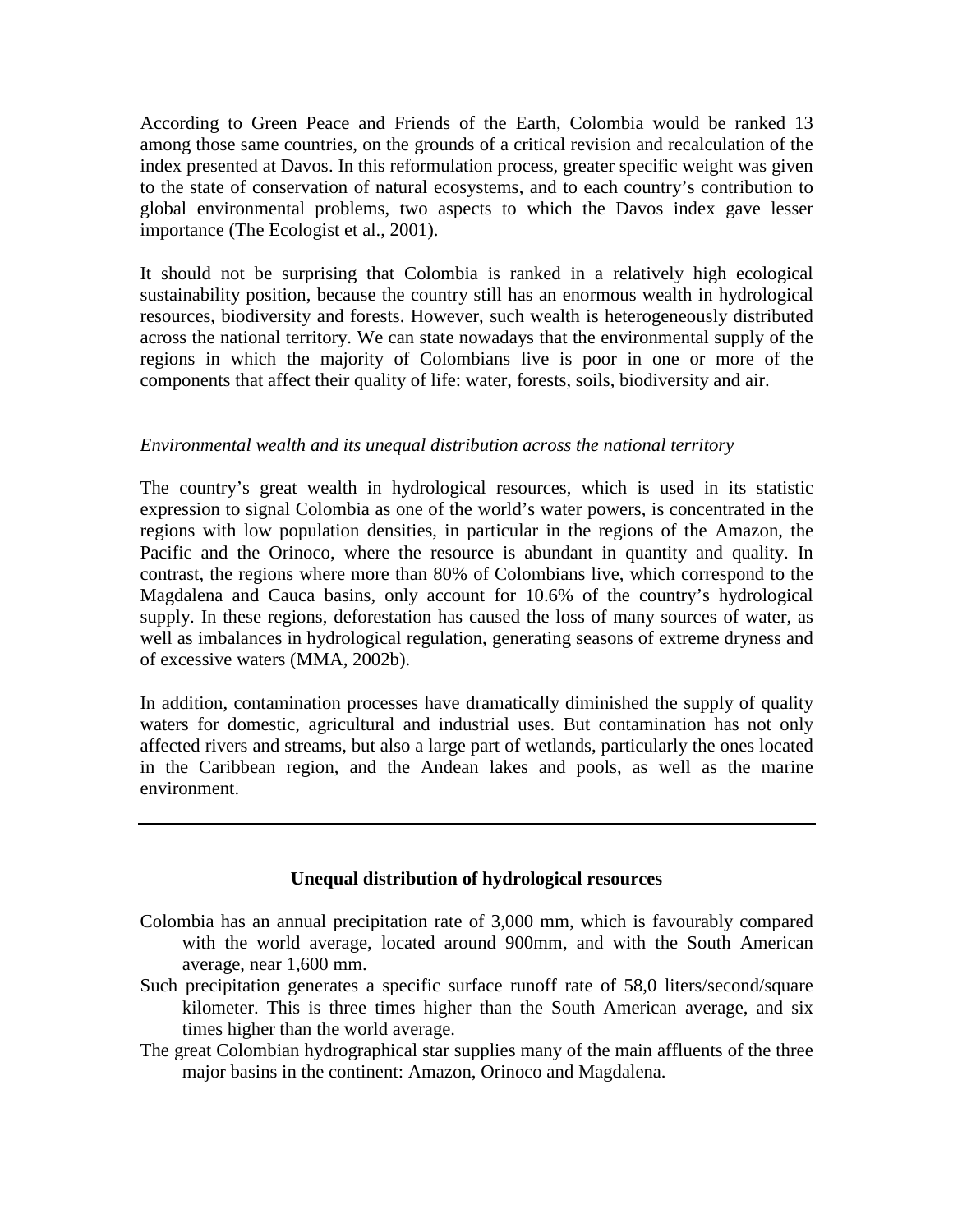This great water supply is not homogeneously distributed among the regions of the country – it is concentrated in the Amazon region and in the "bio-geographical" Chocó region.

#### A deteriorating wealth

- The Magdalena and Cauca river basins, which account for 10,6% of the country's hydrological supply, are undergoing a process of increasing deterioration. These territories represent 24,8% of the country's continental area, 70% of the population inhabits them, and they generate 85% of the GNP.
- Given the Magdalena River's high assimilation capacity, consideration of the Dissolved Oxygen and Chemical Oxygen Demand (DQO) parameters would indicate that in balance, the river does not show significant deterioration conditions, according to the measurements carried out in the 2000-2001 period. However, in some stretches these parameters are above the standards, with negative consequences for riparian municipalities. In addition, its high sediment load is the main cause of the deterioration of the Cartagena bay and the coral reefs of the Rosario islands, though the Dique Channel (Canal del Dique). The river presents near its mouth a Chemical Oxygen Demand charge of 375ton/day.
- The Bogotá river is dead at the height of the capital, according to the available information for the 2000-2001 period. Oxygen maintains limit conditions close to cero, the Biological Oxygen Demand records the highest concentration values in all its course, with a value close to 160 mg/L, and an average DQO of 290mg/L is registered.

Source: MMA, 2002b.

- Colombia holds the second place among the 12 countries with the highest biodiversity in the world, after Brazil. Such biodiversity is mostly located in its continental territory, in particular forest ecosystems, but its marine and continental aquatic diversity is also considerable and singular (Mittermeier, 1997).
- 46% of the country is covered by forests, a significant figure in comparison to the situation of most of the countries in the world. Close to 42 million hectares, the equivalent of 37% of the national territory, have been intervened and transformed. However, 69% of the country's continental surface has forest aptitude, which means that 34 million hectares of forests have been destroyed, and their soils dedicated to activities for which they present serious restrictions. The most extensive forest coverage of the country is concentrated in the Amazon and the Pacific which preserve, respectively, 65% and 75% of their natural forest ecosystems. In contrast, the Andean and Caribbean regions preserve a very low proportion of their natural forests, which amounts respectively to 30% and 10%. In addition, a large portion of the remaining Andean forests is concentrated in a few locations (e.g. the occidental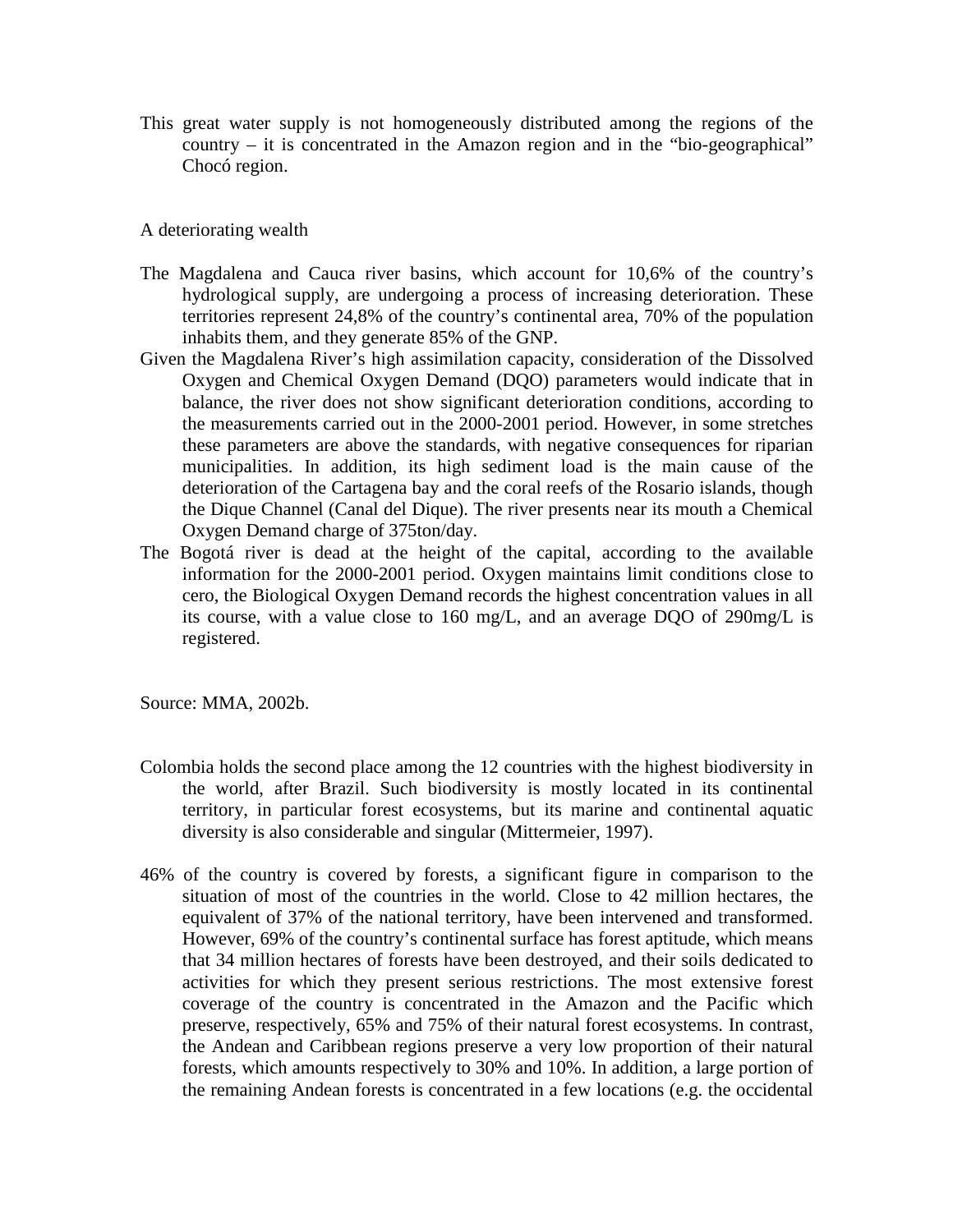flank of the Western Range), which means that extensive regions lack the minimum forest areas required for the maintenance of an appropriate ecological balance and for the provision of essential environmental services, such as the protection of hydrological basins, soil conservation, biodiversity preservation, carbon sequestration and landscape conservation (IDEAM, 1998a; 1998b).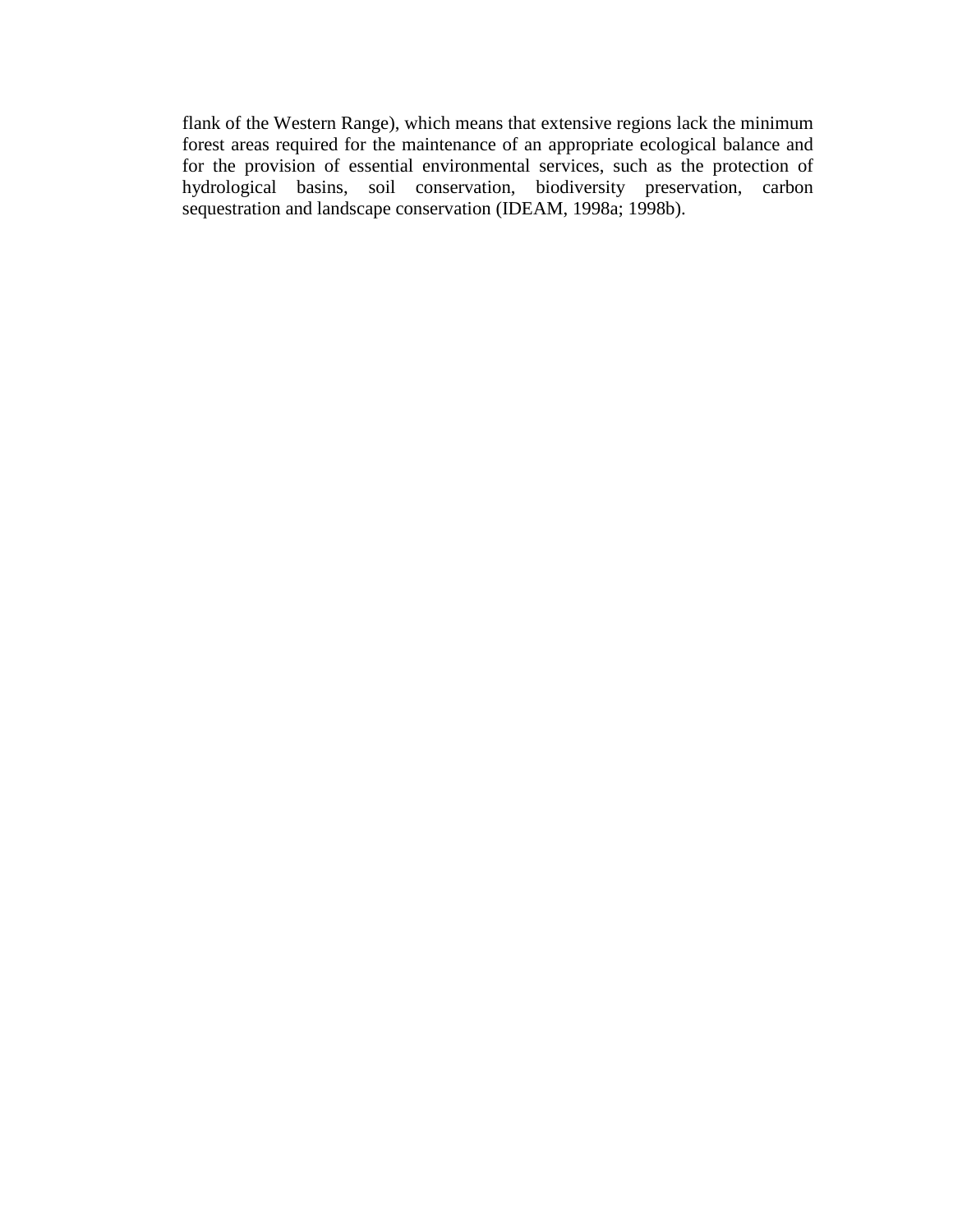#### **REFERENCES**

- Acquatella, Jean, (2001), Aplicación de instrumentos económicos en la América Latina y el Caribe: desafíos y factores condicionantes, Santiago de Chile, CEPAL, Serie Medio Ambiente y Desarrollo, No. 31.
- Ardila, Gerardo (ed.), (2003), Territorio y sociedad: el caso del Plan de Ordenamiento Territorial de la ciudad de Bogotá, Bogotá, Universidad Nacional.
- Bárcenas, Alicia y Carlos de Miguel, (2001), El funcionamiento para el desarrollo sostenible en América Latina y el Caribe, Santiago de Chile, CEPAL-PNUD.
- Brañes, Raúl, (2001), El desarrollo del derecho ambiental latinoamericano y su aplicación, Ciudad de México, PNUMA.
- CEPAL-PNUMA-Semarnap, (1997), (Comisión Económica para la América Latina, Programa de las Naciones Unidas para el Medio Ambiente, Secretaría de Medio Ambiente, Recursos Naturales y Pesca, México). Instrumentos económicos para la gestión ambiental en América Latina y el Caribe, Ciudad de México, CEPAL-PNUMA-Semarnap.
- Cárdenas, Marta and Manuel Rodríguez B. (eds.), (2004), Guerra, sociedad y medio ambiente, Bogotá, Foro Nacional Ambiental.
- CNP, (2003), (Consejo Nacional de Planeación), Colombia se pronuncia sobre el Plan Nacional de Desarrollo "Hacia un Estado Comunitario" 2002-2006, Bogotá, CNP.
- Comisión Quinta de la Cámara de Representantes, (2004), Relatoría del Foro Abierto sobre el Proyecto de Reforma de Ley 99, realizado el 22 de febrero, 2004, Bogotá, Comisión Quinta de la Cámara, mimeógrafo.
- DAMA, (2003), (Departamento Técnico Administrativo del Medio Ambiente de Bogotá), "Gestión Ambiental Sector Productivo en Bogotá, D.C., 2001-2003", Bogotá, DAMA, Subdirección Ambiental Sectorial.
- DNP, (2003), (Departamento Nacional de Planeación), "Programa de Restauración y Conservación de Sistemas Forestales: establecimiento de plantaciones protectoras, manejo de rastrojeras y restauración de microcuencas como estrategia para ganar la prestación de servicios ambientales", DNP, Documento del Consejo Nacional de Política Económica y Social, CONPES, June 25, unpublished.
- FNA, (2004), "Relatoría del Seminario 'La política ambiental en América Latina', Bogotá, 6 y 7 de noviembre de 2003", FNA, mimeo
- El Tiempo, (2003), ¿Dónde está la poítica ambiental?, Editorial, December 25.
- Hays, Samuel, P., (1998), Explorations in Environmental History, Pittsburgh, Pittsburgh University Press.
- Ideam, (1998a), (Instituto de Meteorología y Estudios Ambientales), El medio ambiente en Colombia, Bogotá.
- \_\_\_\_\_, (1998b), Estudio Nacional del Agua. Balance hídrico y relaciones oferta-demanda de agua en Colombia. Indicadores de sensibilidad proyectados al año 2016, Bogotá.
- Janicke, Martin and Helmut Weidner, (eds.), (1997), National Environmental Policies, Berlin, Springer.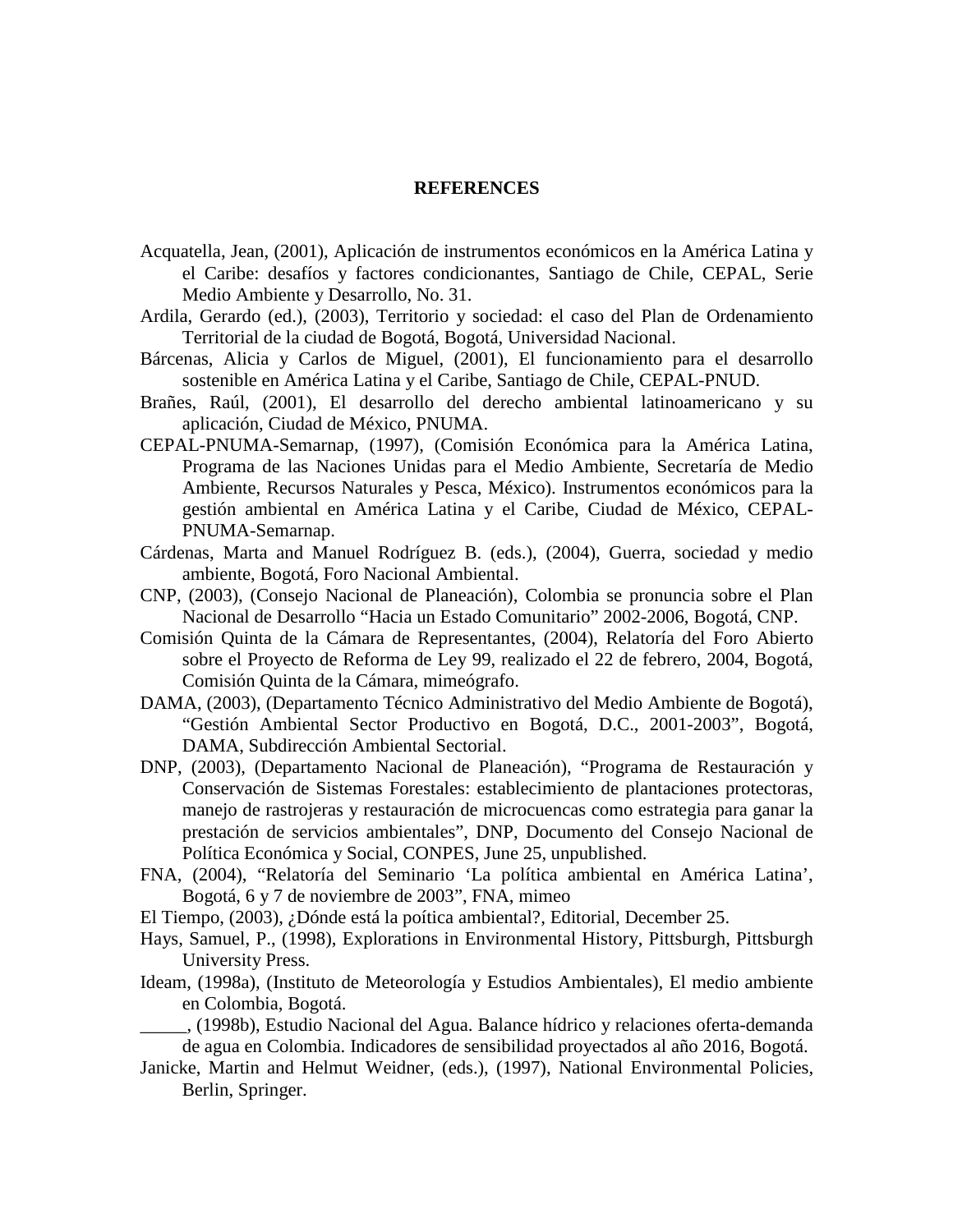- Jaramillo Alzate, Antonio Javier, (1998), Eficacia de la acción de tutela en la protección del medio ambiente, Medellín, Corporación Ecológica y Cultural Penca de Sábila.
- Léna, Ricardo, "Da luta para os directos das minorias ao sócio-ambientalismo. Entrevista con Carlos Alberto Ricardo", Lusotopie 2001/1:283-291.
- Londoño, Beatriz, (1998), Nuevos instrumentos de participación ambiental, Bogotá, Consultoría Ambiental y Colectiva.
- Maldonado, María Mercedes, (2003), "La discusión sobre la expansion del norte de Bogotá: una aproximación desde el derecho", in Ardila, Gerardo (ed.), (2003), Territorio y sociedad: el caso del Plan de Ordenamiento Territorial de la ciudad de Bogotá, Bogotá, Universidad Nacional.
- Martínez, Claudia, (2002), Bases para una política de tratamiento de aguas residuales, Presentation before the IV Congreso de Servicios Públicos Domiciliarios, Cartagena de Indias, June 27, 2002, Bogotá, MMA, unpublished.
- Martínez, Isabel, (2000), El acceso a la justicia ambiental en Argentina, Brasil, Chile, Colombia, México y Venezuela durante la década de 1990, Ciudad de México, PNUMA, Semarnap.
- MAVDT, (2004a), (Ministerio de Ambiente, Vivienda y Desarrollo Territorial), Camino hacia un país de propietarios con desarrollo sostenible. Plan Sectorial 2002-2006, Bogotá.
- \_\_\_\_\_, (2004b), Taller de socialización. Política del Ministerio para el desarrollo territorial, Bogotá.
- \_\_\_\_\_, (2004c), "Taller de expertos para la definición de los desafíos ambientales en Colombia. Documento metodológico", Bogotá, mimeógrafo.
- \_\_\_\_\_, (2003), Logros y avances del Programa Ambiental, créditos BID 744/OC-CO y 910/SF-CO, Bogotá, unpublished.
- MIC, (1998), (Ministerio del Interior, Colombia), Los pueblos indígenas en el país y en América, Santafé de Bogotá, Dirección General de Asuntos Indígenas.
- Mittermeir, Russel., Patricio Robles A. and Cristina Mittermeir, (1997), Megadiversidad. Los países biológicamente más ricos del mundo, Ciudad de México, Cemex.
- MMA, (2002a), (Ministerio del Medio Ambiente), Logros y avances de la gestión ambiental en Colombia. Proyecto colectivo ambiental. Informe de gestión 1998- 2002, Bogotá.

\_\_\_\_\_, (2002b), Sistema de información ambiental de Colombia, Tomo 3: perfil del estado de los recursos naturales y el medio ambiente en Colombia, 2001, Bogotá, MMA, Ideam, Sinchi, Instituto Von Humboldt, Instituto del Pacífico, Invemar. \_\_\_\_\_, (1999), Políticas Ambientales de Colombia, Bogotá, MMA.

- PNC, (2002), (Parques Nacionales de Colombia), Parques con la gente: Política de participación social en la conservación: selección de avances. 2000-2001, Bogotá, PNC, MMA.
- Ponce de León Eugenia y Manuel rodríguez B., (2000), "La Financiación del Plan Verde en Colombia: retos y oportunidades", in E. Ponce de León (ed.), Restauración ecológica y reforestación, Bogotá, Fundación Alejandro Angel Escobar, FESCOL.
- Portafolio, (2003), "Choque de trenes por medio ambiente", April 29.
- Quiroga Martínez, Rayén, (2001), Indicadores de desarrollo sostenible: estado del arte y perspectivas, Santiago de Chile, CEPAL.